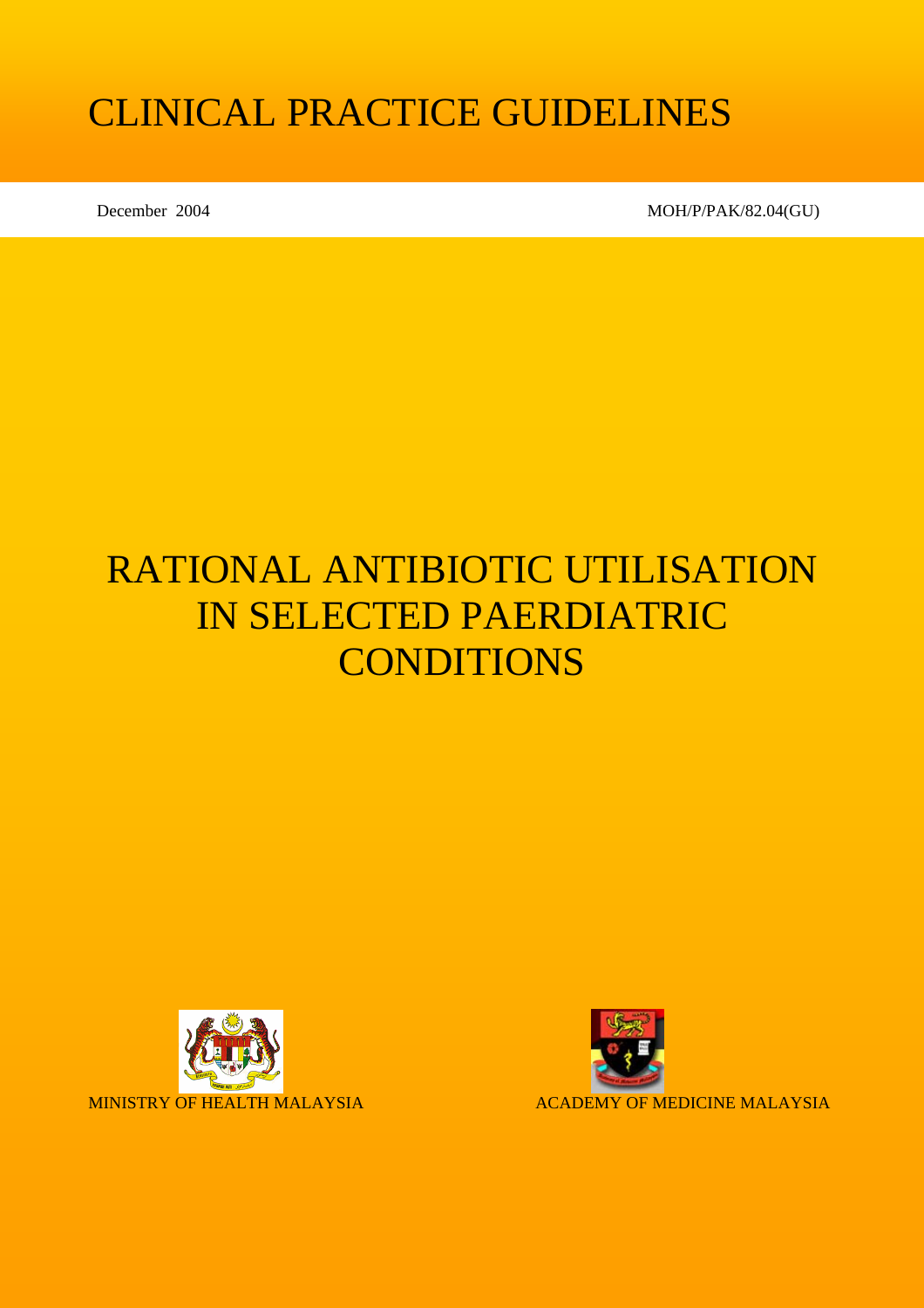#### **Statement of Intent**

This clinical practice guideline is meant to be a guide for clinical practice based on the best available evidence at the time of development. Adherence to these guidelines may not necessarily ensure the best outcome in very case. Every health care provider is responsible for the management of his/her unique patient based on the clinical picture presented by the patient and the management options available locally

#### Review of Guidelines

This guideline was issued in 2004 and will be reviewed in 2006 or sooner if new evidence becomes available

Health Technology Assessment Unit Medical Development Division Ministry of Health Malaysia Level 4, Block E1, Precinct 1 Government Office Complex 62590, Putrajaya

Available on the following website: http://www.moh.gov.my

http://www.acadmed.org.my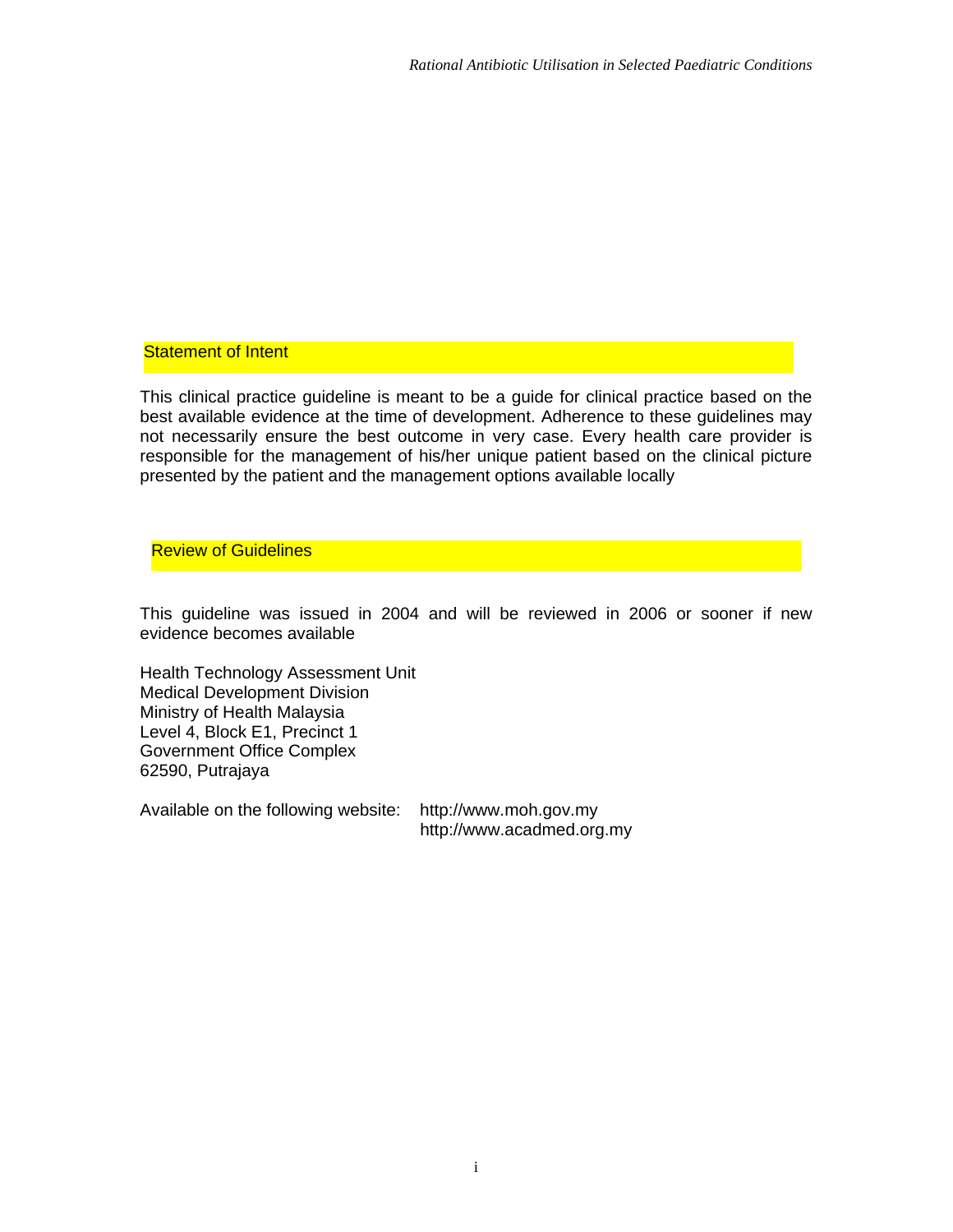#### **GUIDELINES DEVELOPMENT AND OBJECTIVES**

#### **Guidelines Development**

The work group for the development of these guidelines comprised paediatricians and a pharmacist from various Ministry of Health facilities. These guidelines are based on the findings of health technology assessment on the same topic, as well as a systematic review of current medical literature, taking into consideration local medical practice and local microbiology patterns and trends of antimicrobial resistance. The ranking of evidence is based on a modified version of that suggested by the Catalonia Agency for Health Technology Assessment and Research (CAHTAR) Spain, while the grading of recommendations in these guidelines emulates those used by the Scottish Intercollegiate Guidelines Network (SIGN). The draft guidelines were posted on both the Ministry of Health Malaysia and Academy of Medicine, Malaysia websites for comment and feedback. These guidelines have also been presented to the Technical Advisory Committee for Clinical Practice Guidelines and Health Technology Assessment and Clinical Practice Guidelines Council, Ministry of Health Malaysia for review and approval.

#### **Objectives**

The aim of this guideline is to aid doctors in general practice and pediatricians in clinical decision making by providing well-balanced evidence based information on the rational utilisation of antibiotics in selected paediatric conditions.

#### **Clinical Questions**

The clinical questions for these guidelines are:

- (i) Which are the situations in selected paediatric conditions where antibiotic use should be considered?
- (ii) Which are the antibiotics recommended to be used in selected paediatric conditions?

#### **Target Population**

These guidelines are applicable to paediatric patients with specific conditions.

#### **Target Group**

These guidelines are meant for all health care providers who provide clinical management of children.

#### **General Principles of Antibiotics Administration**

1. The choice of antibiotics should be based on the local prevalence of infecting bacterial pathogens and antimicrobial resistance patterns, toxicity of antibiotics, results of clinical trials, and host factors such as degree of severity and ease of administration **[Grade C].**

2. Initial antibiotic therapy should be continued for at least 3-5 days for Febrile Neutropenia and for 2 -3 days in Meningitis, Community Acquired Pneumonia, Sepsis in children and neonates to determine its effectiveness **[Grade C].**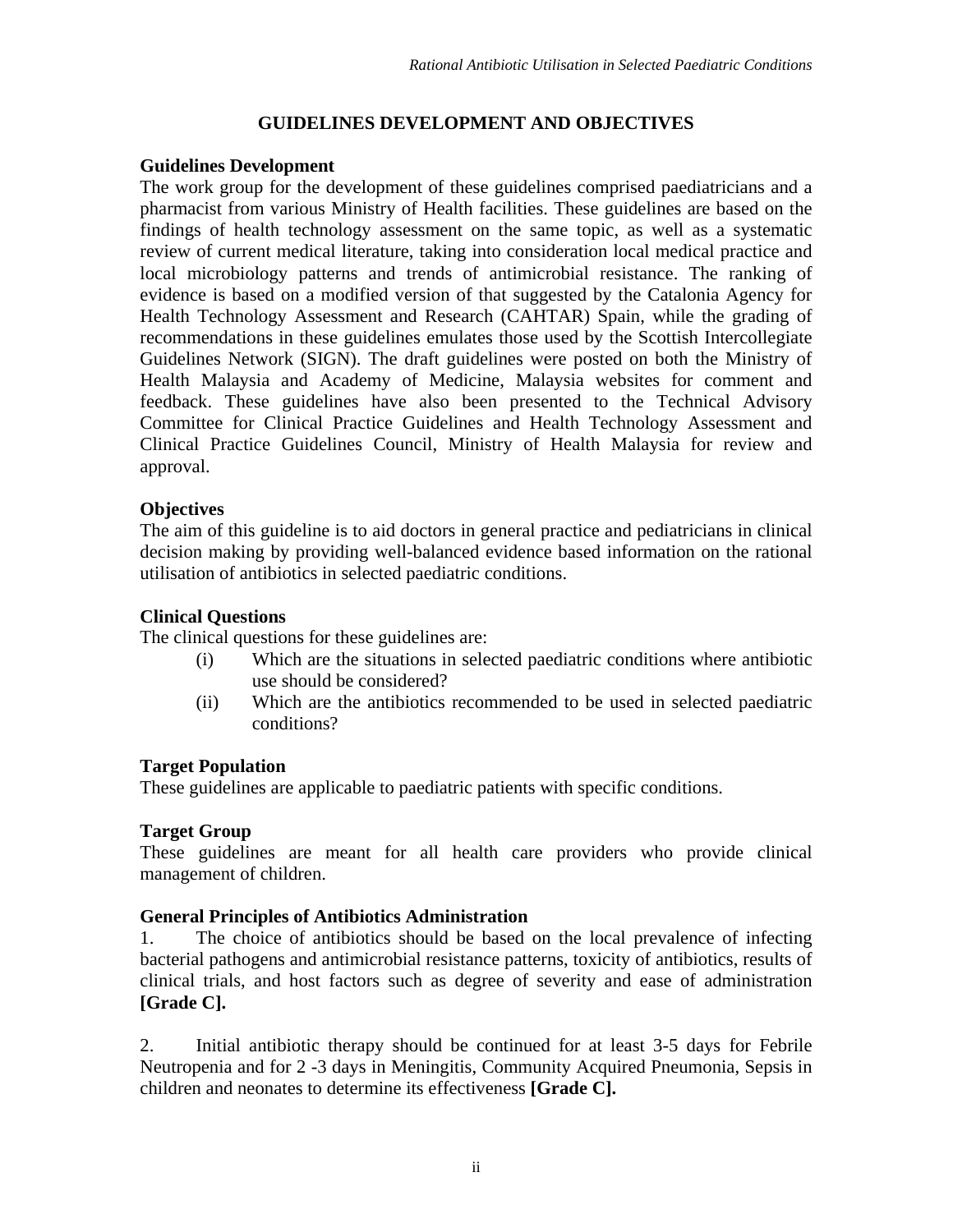3. The choice of subsequent antibiotics should be guided by clinical response and result of cultures and susceptibility **[Grade C].**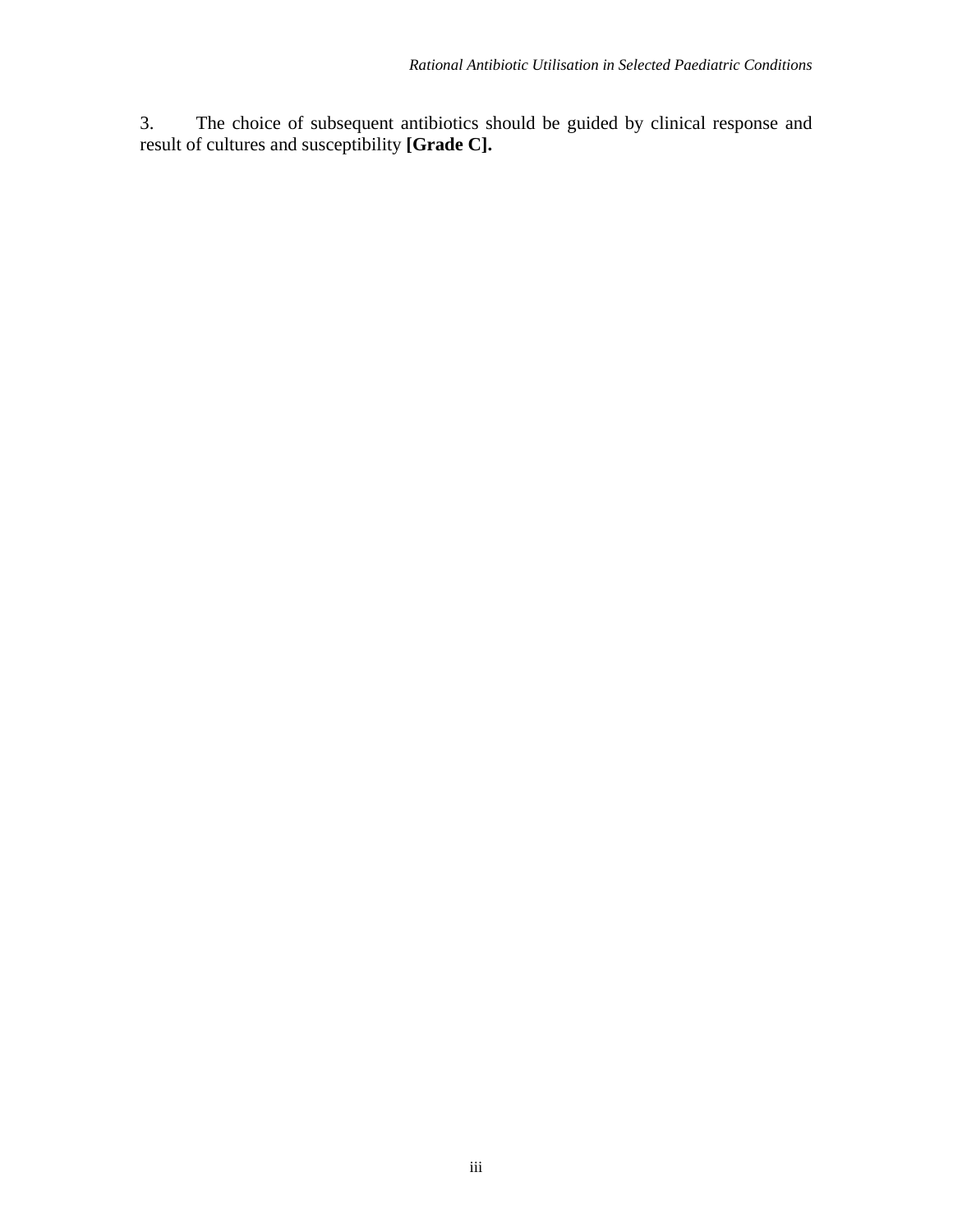#### **GUIDELINES COMMITTEE**

- 1. Dr Tan Kah Kee Chairman Consultant Paediatrician Department of Paediatrics Seremban Hospital
- 2. Dr N Nachal Consultant Paediatrician Department of Paediatrics Tengku Ampuan Rahimah Hospital, Klang
- 3. Dr Soo Min Hong Consultant Paediatrician Department of Paediatrics Kajang Hospital
- 4. Dr Wan Jazilah Wan Ismail Consultant Paediatrician Department of Paediatrics Kuala Lumpur Hospital
- 5. Dr Syed Zulkifli Syed Zakaria Consultant Paediatrician Department of Paediatrics National University of Malaysia Hospital
- 6 Cik Hadijah Mohd Taib Pharmacist Kuala Lumpur Hospital

#### **Guidelines Coordinator**

Ms Sin Lian Thye Nursing Officer Health Technology Assessment Unit Ministry of Health Malaysia

#### **Reviewed and edited by**

Dr S Sivalal Head, Health Technology Assessment Unit Deputy Director Medical Development Division Ministry of Health Malaysia

#### **Acknowledgement**

The contribution of the following is deeply appreciated:

1. Dr N Jayeseelan, Consultant Paediatrician, Teluk Intan Hospital, Dr Hung Liang Choo, Consultant Paediatrician, Kuala Lumpur Hospital for their valuable input in the preparation of the health technology assessment report on which this guideline is based.

2. All those who had provided valuable input and feedback on the draft guidelines.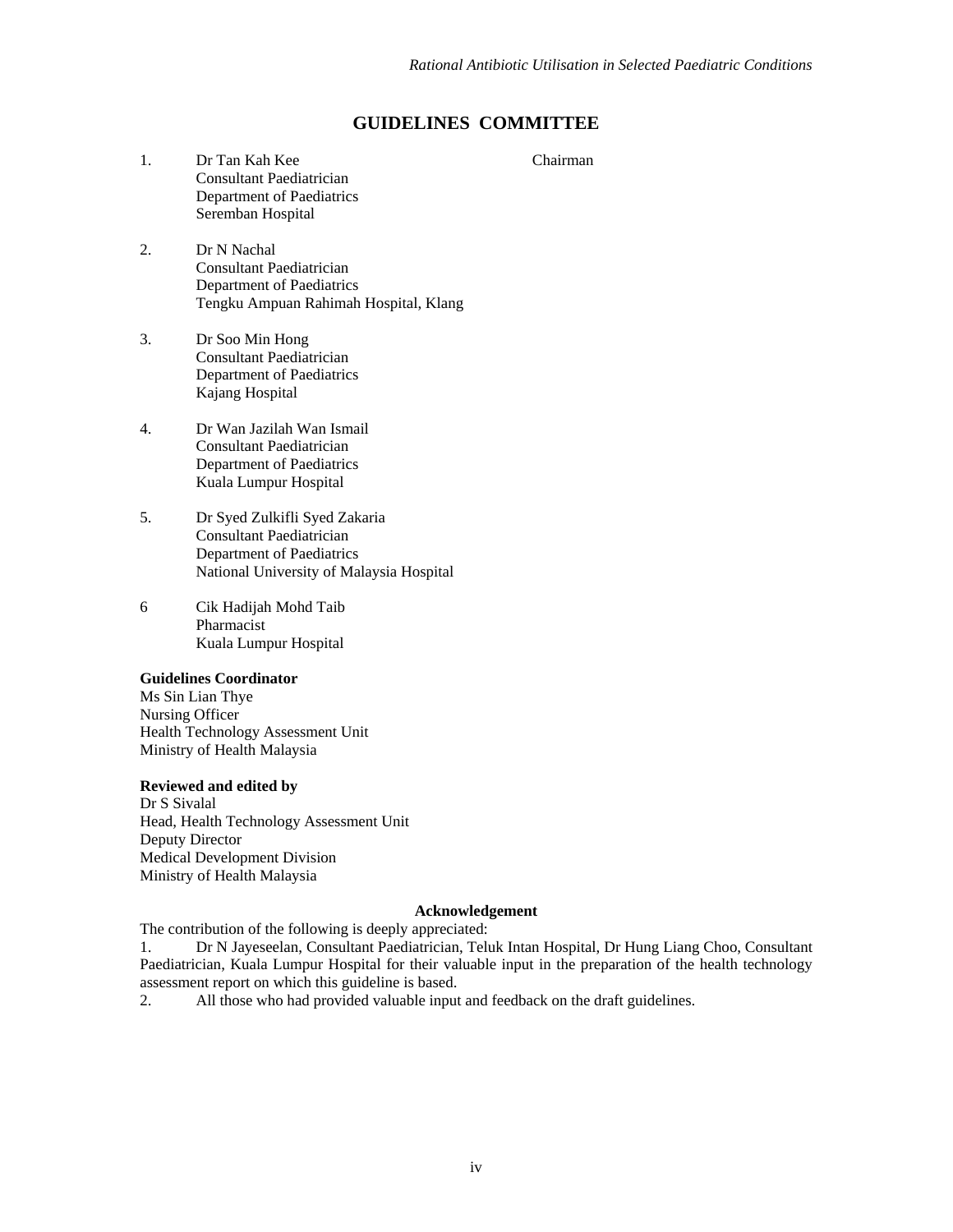| <b>Level</b>   | <b>Strength of evidence</b> | <b>Study design</b>                                                    |
|----------------|-----------------------------|------------------------------------------------------------------------|
| $\mathbf{1}$   | Good                        | Meta-analysis of RCT, Systematic review                                |
| $\overline{2}$ | Good                        | Large sample RCT                                                       |
| 3              | Good to Fair                | Small sample RCT                                                       |
| $\overline{4}$ |                             | Non-randomised controlled prospective trial                            |
| 5              | Fair                        | Non-randomised controlled prospective trial with<br>historical control |
| 6              | Fair                        | Cohort studies                                                         |
| 7              | Poor                        | Case-control studies                                                   |
| 8              | Poor                        | Non-controlled clinical series, descriptive studies<br>multi-centre    |
| 9              | Poor                        | Expert committees, consensus, case reports,<br>anecdotes               |

# **LEVELS OF EVIDENCE SCALE**

(*Adapted from Catalonian Agency for Health Technology Assessment & Research, [CAHTAR] Spain)*

# **GRADE OF RECOMMENDATIONS**

| A | At least one meta analysis, systematic review, or RCT, or evidence rated as<br>good and directly applicable to the target population                                                                                       |
|---|----------------------------------------------------------------------------------------------------------------------------------------------------------------------------------------------------------------------------|
| B | Evidence from well conducted clinical trials, directly applicable to the target<br>population, and demonstrating overall consistency of results; or evidence<br>extrapolated from meta analysis, systematic review, or RCT |
|   | Evidence from expert committee reports, or opinions and /or clinical<br>experiences of respected authorities; indicates absence of directly applicable<br>clinical studies of good quality                                 |

*(Adapted from Scottish Intercollegiate Guidelines Network [SIGN])*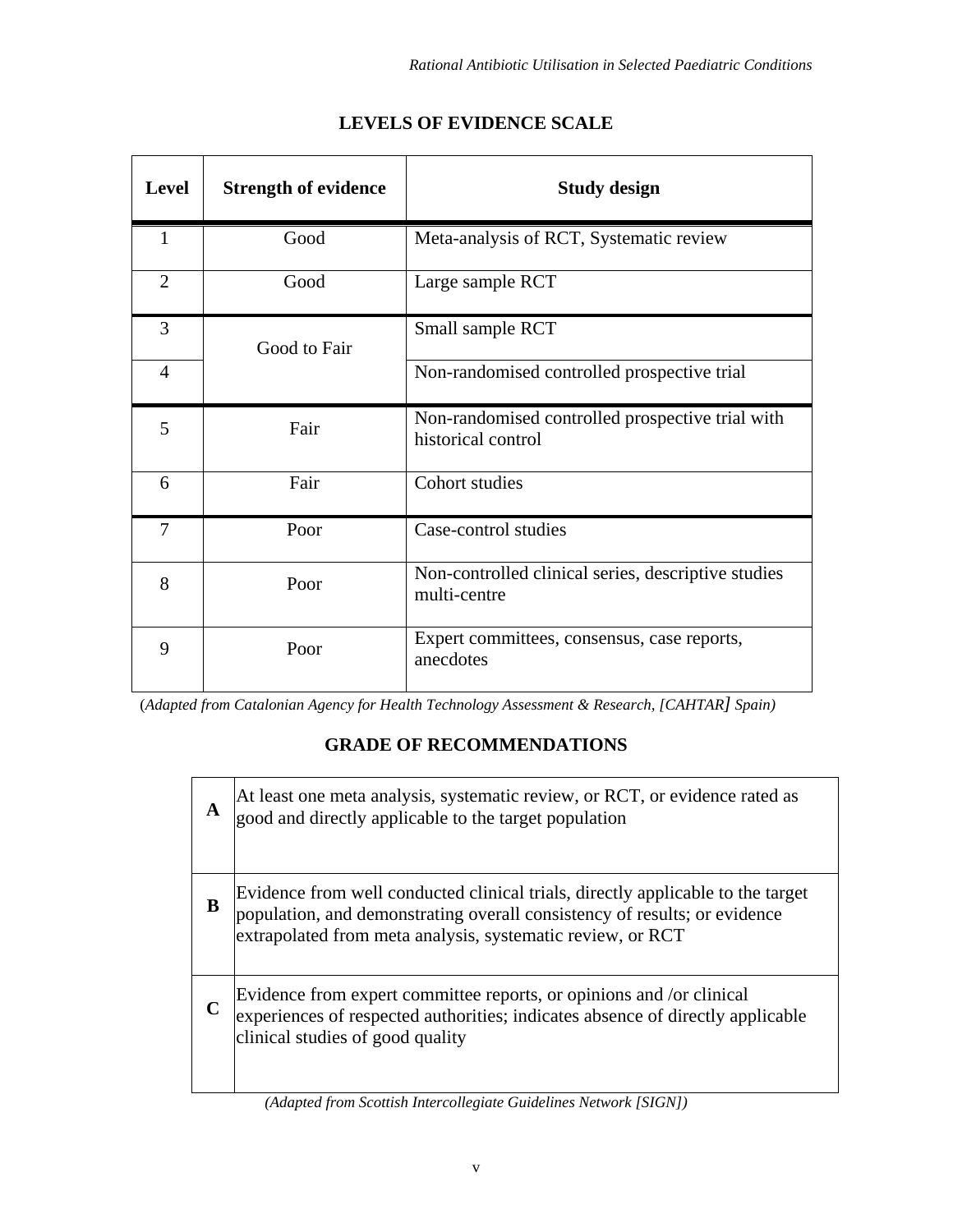#### **TABLE OF CONTENTS FEBRILE NEUTROPENIA**

| 1.                                                             | <b>INTRODUCTION</b><br>1                                                  |                |  |
|----------------------------------------------------------------|---------------------------------------------------------------------------|----------------|--|
| 2.                                                             | <b>RECOMMENDATIONS</b>                                                    |                |  |
|                                                                | Algorithm for initial management of Febrile Neutropenia                   |                |  |
| <b>REFERENCES</b>                                              |                                                                           | $\overline{4}$ |  |
|                                                                | <b>COMMUNITY ACQUIRED PNEUMONIA</b>                                       |                |  |
| 1.                                                             | <b>INTRODUCTION</b>                                                       | $\sqrt{5}$     |  |
| 2.                                                             | <b>AETIOLOGY</b>                                                          | $\sqrt{5}$     |  |
|                                                                | 2.1<br><b>Bacterial Aetiological Agents</b>                               | 5              |  |
|                                                                | 2.2<br>Viral Aetiological Agents                                          | 5              |  |
| 3.                                                             | CLINICAL ASSESSMENT AND INVESTIGATION                                     | $\frac{5}{5}$  |  |
|                                                                | 3.1<br><b>Clinical Diagnosis</b>                                          |                |  |
|                                                                | 3.2<br><b>Laboratory Diagnosis</b>                                        | $\sqrt{6}$     |  |
| 4.                                                             | <b>MANAGEMENT</b>                                                         | $\sqrt{6}$     |  |
|                                                                | <b>Empirical Treatment</b><br>4.1                                         | $\sqrt{6}$     |  |
|                                                                | 4.2<br><b>Specific Treatment</b>                                          | $\tau$         |  |
|                                                                | Algorithm for management of Community Acquired Pneumonias                 | $8\,$          |  |
| <b>REFERENCES</b>                                              |                                                                           | 9              |  |
|                                                                | <b>BACTERIAL MENINGITIS</b>                                               |                |  |
| 1.                                                             | <b>INTRODUCTION</b>                                                       | 11             |  |
|                                                                | Bacterial meningitis<br>1.1                                               | 11             |  |
| 2.                                                             | EFFECTIVENESS OF ANTIBIOTIC USE                                           | 11             |  |
|                                                                | 2.1<br>Haemophilus Influenza type b Meningitis                            | 11             |  |
|                                                                | $2.2^{\circ}$<br>Streptococcus Pneumoniae Meningitis                      | 11             |  |
|                                                                | 2.3<br>Penicillin Resistant Streptococcus Pneumoniae Meningitis           | 12             |  |
|                                                                | 2.4<br>Neisseria Meningitides Meningitis                                  | 12             |  |
| 3.                                                             | ADJUVANT DEXAMETHASONE ADMINISTRATION IN BACTERIAL                        | 12             |  |
| <b>MENINGITIS</b>                                              |                                                                           |                |  |
| 4.                                                             | <b>RECOMMENDATIONS</b>                                                    | 13             |  |
| <b>REFERENCES</b>                                              | Algorithm for treatment of Bacterial Meningitis                           | 14             |  |
|                                                                |                                                                           | 15             |  |
| 1.                                                             | <b>SEPSIS IN CHILDREN</b><br><b>INTRODUCTION</b>                          | 17             |  |
| 2.                                                             | <b>INVESTIGATIONS</b>                                                     | 17             |  |
| 3.                                                             | <b>MANAGEMENT</b>                                                         | 17             |  |
|                                                                | 3.1<br>Community Acquired Bacterial Sepsis in Previously Healthy Children | 17             |  |
|                                                                | 3.2<br>Nosocomial Sepsis                                                  | 17             |  |
|                                                                | 3.3<br>Adjuvant therapy                                                   | 17             |  |
| 4.                                                             | <b>RECOMMENDATIONS</b>                                                    | 18             |  |
|                                                                | Algorithm for treatment of Sepsis In Children                             | 19             |  |
| <b>REFERENCES</b>                                              |                                                                           | 20             |  |
|                                                                | <b>NEONATAL SEPSIS</b>                                                    |                |  |
| 1.                                                             | <b>INTRODUCTION</b>                                                       | 21             |  |
| 2.                                                             | <b>CLINICAL PRESENTATION</b>                                              | 21             |  |
| 3.                                                             | DIAGNOSIS AND INVESTIGATIONS                                              | 21             |  |
| 4.                                                             | 21<br><b>MANAGEMENT</b>                                                   |                |  |
| 5.                                                             | <b>RECOMMENDATIONS</b>                                                    | 23             |  |
|                                                                | Algorithm for treatment of Neonatal Sepsis                                | 24             |  |
|                                                                | <b>REFERENCES</b><br>25                                                   |                |  |
| Appendix 1 - RECOMMENDED DOSAGES OF SELECTED ANTIBIOTICS<br>28 |                                                                           |                |  |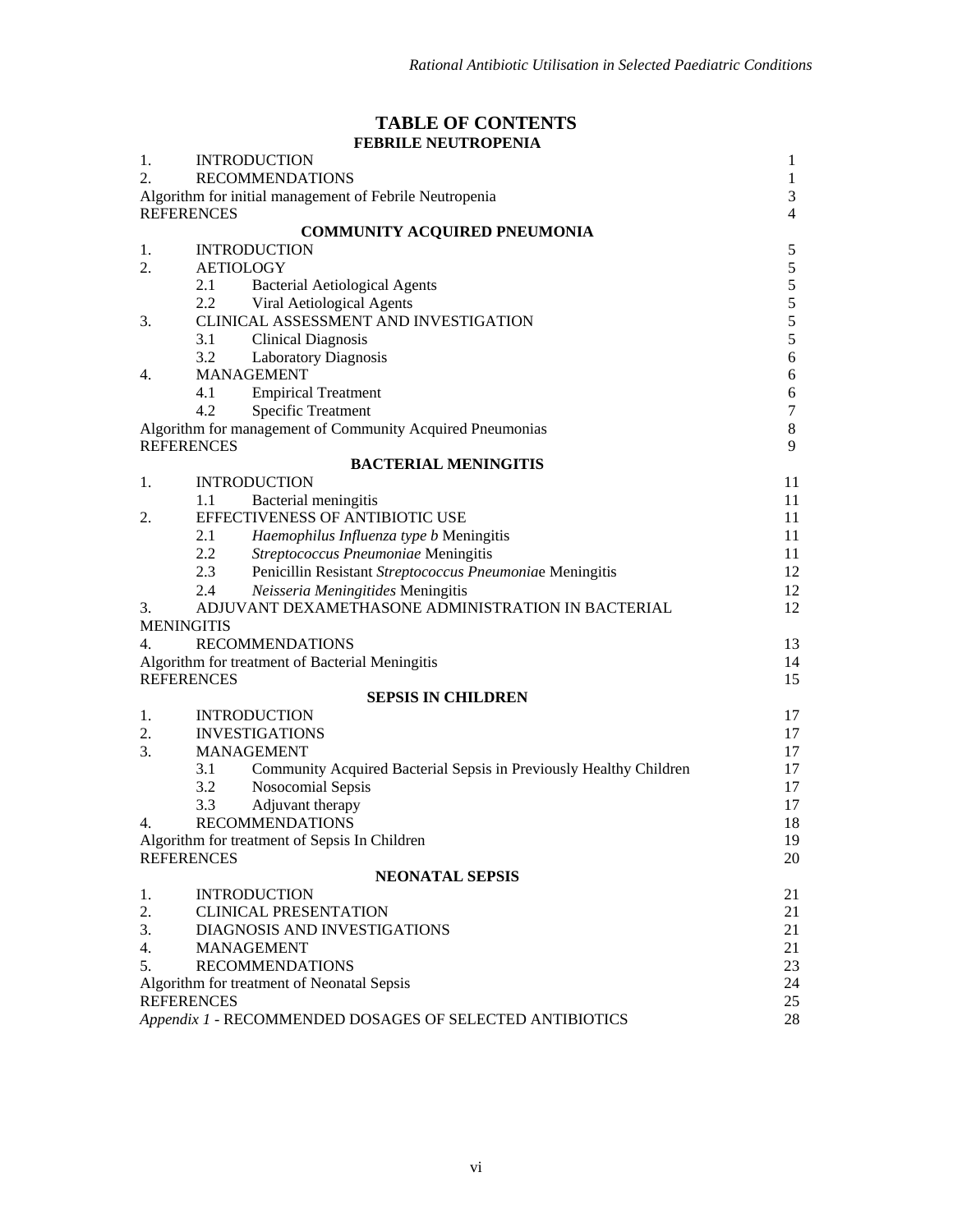#### **FEBRILE NEUTROPENIA**

#### **1. INTRODUCTION**

Febrile neutropenia is a common consequence of anticancer chemotherapy, fever being defined as a single oral temperature of more than or equal to 38.3°C with a neutrophil count of less than 500 cells/mm<sup>3</sup> (Hughes et al, 1997, *level 2*). Cancer patients receiving myelosuppressive chemotherapy develop severe neutropenia and are at a high risk of developing life-threatening infections (Charnas, Luthi & Ruch, 1997, *level 1*; Cometta et al, 1996). Bacterial infections are a common cause of morbidity and mortality in neutropenic cancer patients (Freifeld & Pizzo, 1997, *level 9*), with a microbiologic cause for the febrile episode being demonstrated in approximately 40% cases (Charnas, Luthi & Ruch, 1997, *level 1*). These patients are at risk of endogenous flora, especially aerobic Gram-negative bacteria residing in the gastrointestinal tract and also those pathogens colonizing on normal or damaged mucosa or skin surfaces, like Gram-negative bacilli *(Enterobacteriaceae, Klebsiella pneumoniae*) or Gram-positive cocci (*Staphylococcus aureus, Staphylococcus epidermidis* and *viridans streptococci*) (Charnas, Luthi & Ruch, 1997, *level 1*; Patrick, 1997).

Since febrile neutropenic patients fail to mount a full inflammatory response, and the current diagnostic tests are not sufficiently rapid, sensitive or specific for identifying or excluding the microbial cause of a febrile episode, these patients may have to be treated empirically. The risk of infection increases ten-fold with declining neutrophil counts. It has been shown that with absolute neutrophil counts between 100 and 500/mm<sup>3</sup>, infection rates rise from 0.5 to 5 infections per 100 days, while 16 - 20% of patients with neutrophil counts less than 100/mm3 have bacteremia (Hughes et al, 1997, *level 1*). The prompt institution of empiric antibiotic therapy for febrile neutropenic patients, without waiting 24 to 48 hours for the results of blood cultures, has been shown to dramatically reduce infection-related morbidity and mortality in the cancer population undergoing chemotherapy (Freifeld & Pizzo, 1997, *level 9*). Empiric antibiotic therapy has become a standard of care for the febrile neutropenic patient. Numerous clinical trials have demonstrated that any one of a number of empiric antibiotic regimens may preserve the patient through the critical time of fever and neutropenia, including a variety of antibiotic combinations and more recently potent antibiotic monotherapies (Freifeld & Pizzo, 1997, *level 9*). Consequently, there is universal agreement in the literature that broad spectrum antibiotics should be instituted for all cases of febrile neutropenia because of the significant morbidity and mortality associated with bacterial sepsis in patients with fever and cancer (Freifeld & Pizzo, 1997*, level 9* ).

#### **2. RECOMMENDATIONS**

i. Empirical broad spectrum antibiotics, covering both gram-positive and gramnegative pathogens, should be commenced for all febrile neutropenic patients **[ Grade A]**.The choice of initial empirical antibiotics, however, remains controversial (Ministry of Health Malaysia, 2003, *level 1;*Mustafa et al, 2001, *level 3*; Duzova et al, 2001, *level 3;* Fleischack et al, 2001, *level 2;* Kebudi et al, 2001, *level 3*; Furno et al, 2000, *level 2*; Petrilli et al, 2000, *level 3*).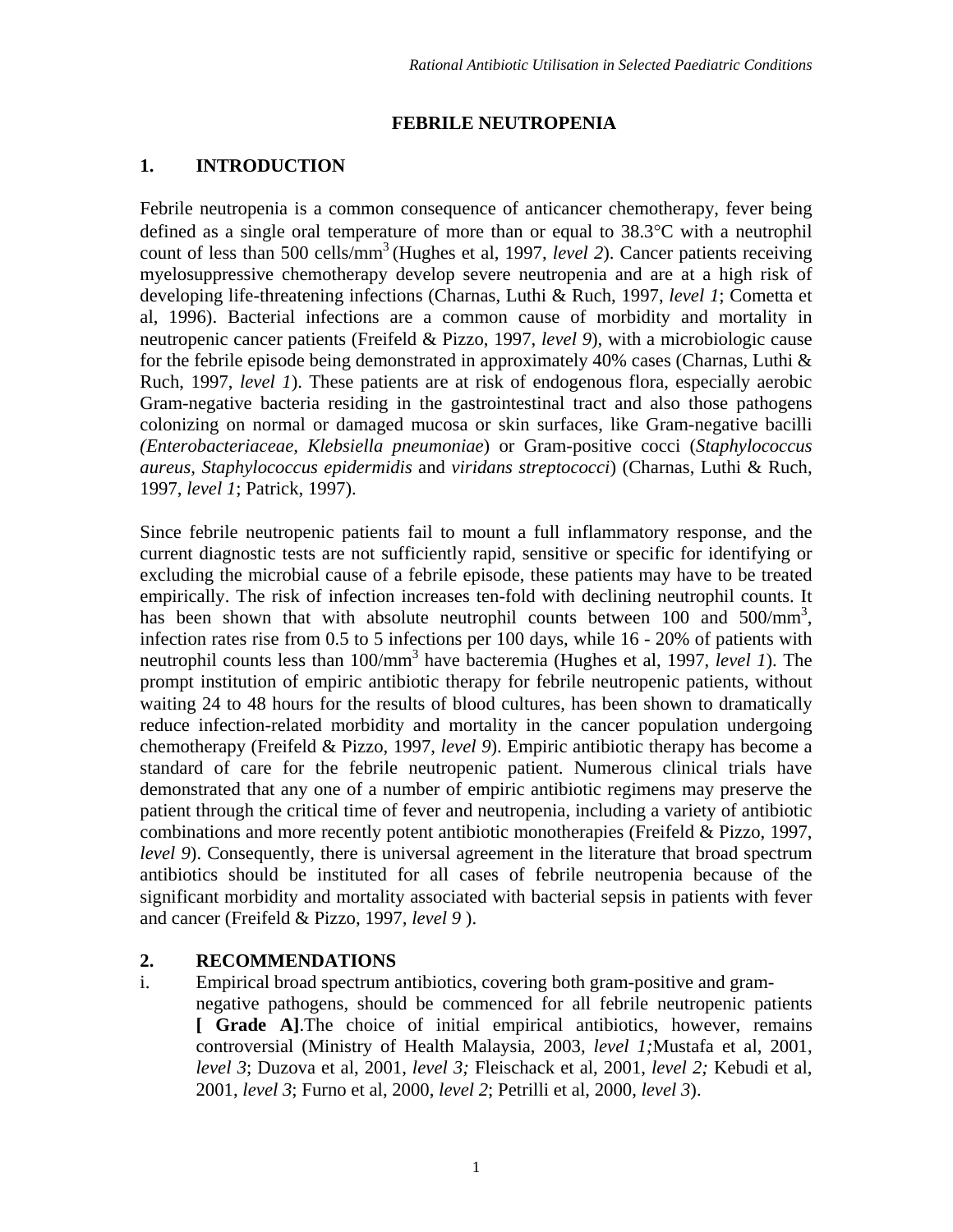- ii. Monotherapy with third-generation cephalosporins such as Ceftazidime (Ministry of Health Malaysia, 2003, *level 1;*Kebudi et al, 2001, *level 3*) and Ceftriaxone (Ministry of Health Malaysia, 2003, *level 1;*Karthaus et al, 1998, *level 3*) or fourth-generation cephalosporins such as Cefepime (Ministry of Health Malaysia, 2003, *level 1;*Mustafa et al, 2001, *level 3*), or Imipenem (Raad et al, 1998, *level 9*) and Meropenem (Ministry of Health Malaysia, 2003, *level 1;*Duzova et al, 2001, *level 3*) are equally efficacious and safe compared to combination chemotherapy with antipseudomonal beta-lactams and aminoglycosides **[Grade A ]**
- iii. Instead of monotherapy, combination therapy with a beta-lactam antibiotic and an aminoglycoside can also be initiated, like combinations of Ceftazidime and Amikacin (Ministry of Health Malaysia, 2003, *level 1;* Hughes et al, 1997, *level 2*), Ceftriaxone and Amikacin (Ministry of Health Malaysia, 2003, *level 1;*Charnas, Luthi & Ruch, 1997, *level 1*) and Piperacillin and Amikacin (Ministry of Health Malaysia, 2003, *level 1;*Hughes et al, 1997, *level 2* ) **[Grade A ] .**
- iv. In centers where Methicillin Resistant *Staphylococcal areus*(MRSA) is prevalent, Vancomycin (Ministry of Health Malaysia, 2003, *level 1;* Hughes et al, 1997, *level 2*) may be considered in addition to broad gram-negative coverage with third generation cephalosporins such as Ceftazidime, or fourth-generation cephalosporins such as Cefepime **[Grade C].**
- v. Antifungal therapy may be considered after 5-7 days of persistent fever in cancer patients with febrile neutropenia who have received adequate and appropriate antibacterial therapy **[Grade B ].**

.

 vi. Routine antiviral therapy at the onset of febrile neutropenia is not recommended **[Grade C ].**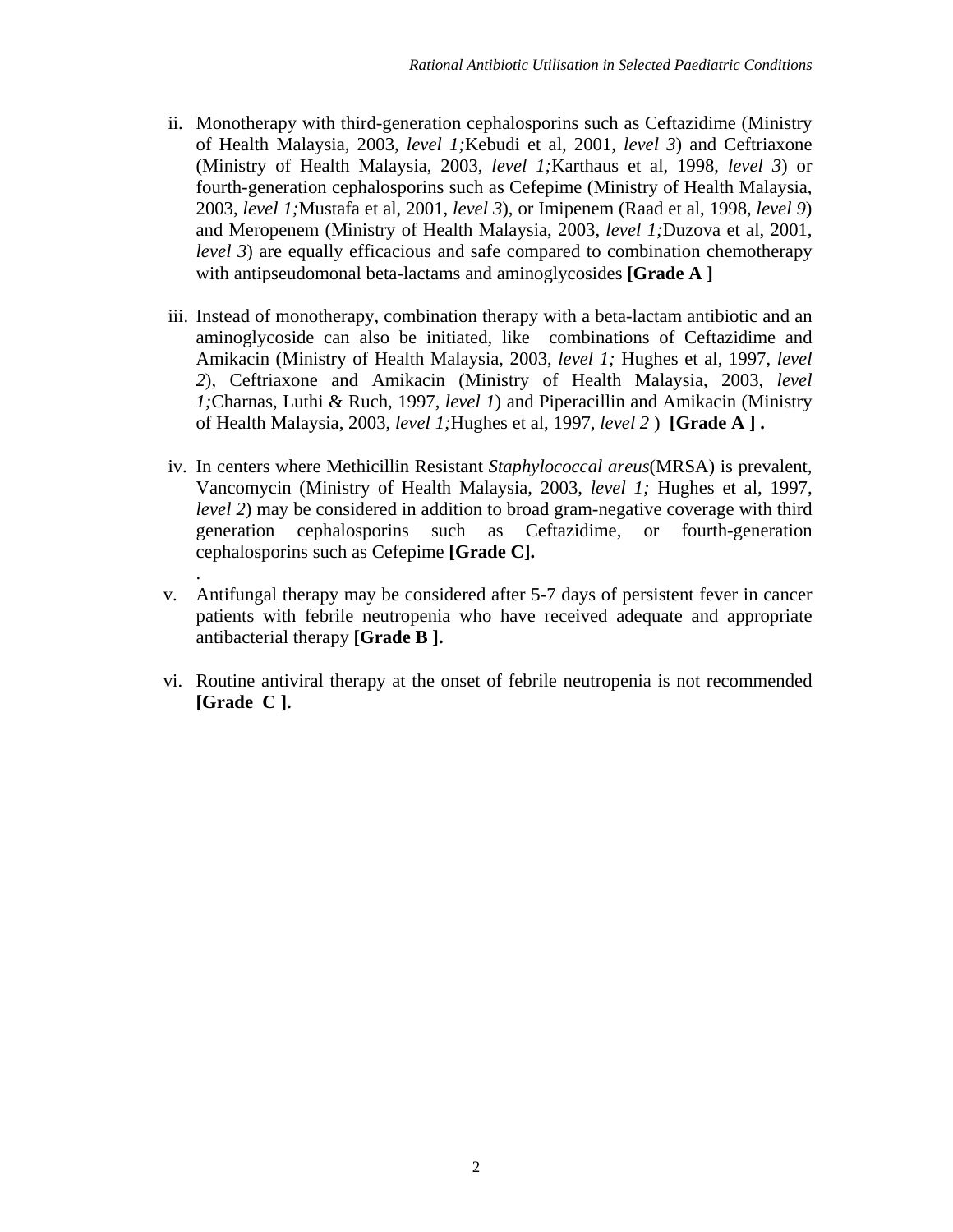#### **ALGORITHM FOR MANAGEMENT OF FEBRILE NEUTROPENIA**

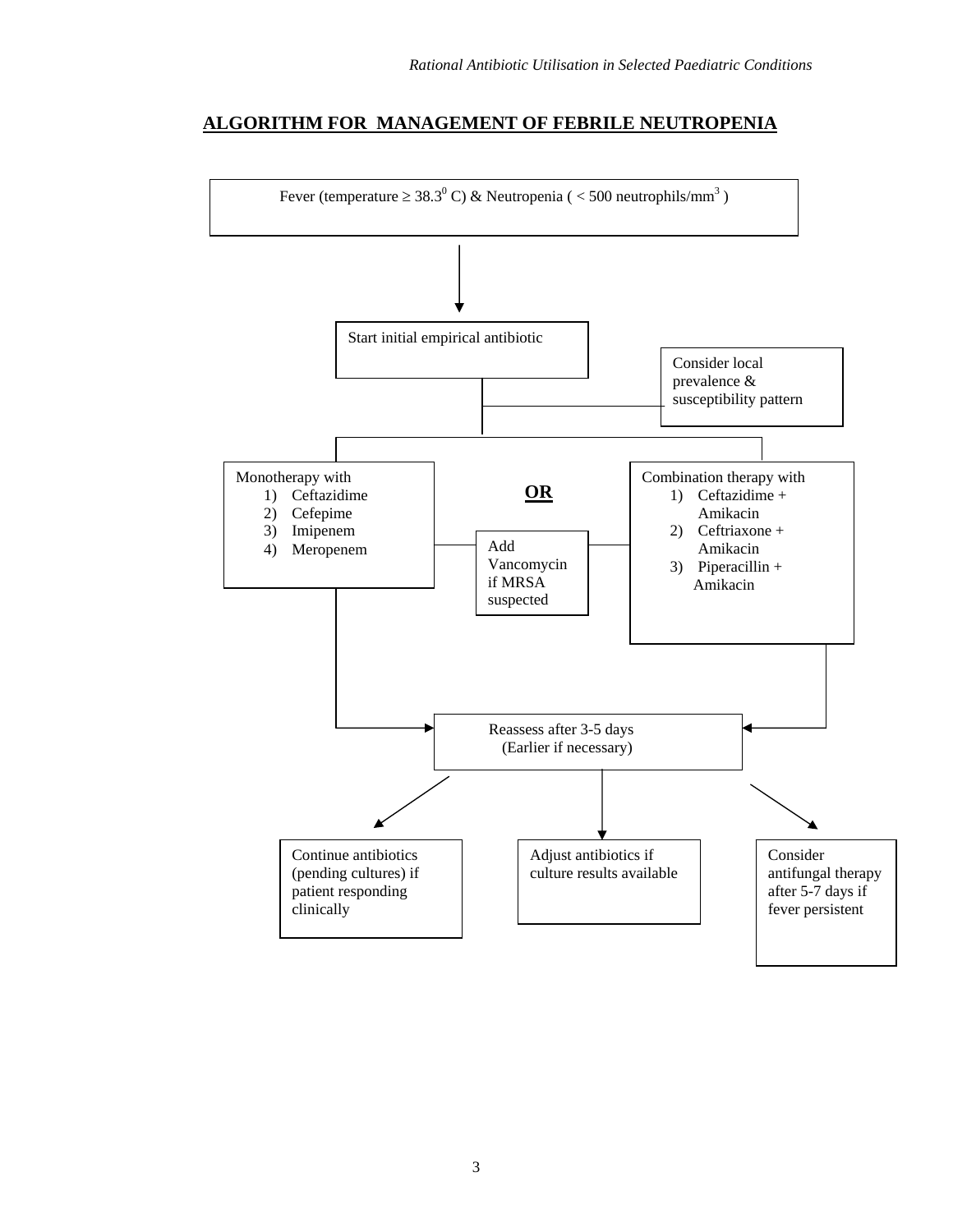#### **REFERENCES**

- 1. Charnas R, Luthi AR, Ruch W. (1997) Once daily ceftriaxone plus amikacin vs three times daily ceftazidime plus amikacin for treatment of febrile neutropenic children with cancer. *Pediatr Infect Dis J*;16, pp 346-53.
- 2. Cometta A, Viscoli C, Castagnola E , Massimo L et al, .(1996) Empirical treatment fever In neutropenic children: the role of the carbapenems. *Pediatr Infect Dis J*, 15, pp 744-8.
- 3. Duzova A, Kutluk T, Kanra G, B uyukpamukcu M, Akyuz C, Secmeer G et al,. (2001) Monotherapy with meropenem versus therapy with piperacillin plus amikacin as empiric therapy for neutropenic fever in children with lymphoma and solid tumors. *Turk J Pediatr* ; 43, pp105-9.
- 4. Fleischack G, Hartmann C, Simon A, Wulff B, Havers W, Marklein G et al.(2001) Meropenem versus ceftazidime as empirical monotherapy in febrile neutropenia of paediatric patients with cancer. *J Antimicrob Chemother,* 47, pp 841-53.
- 5. Freifeld A, Pizzo P. (1997) Use of fluoroquinolones for empiral management of febrile neutropenia in pediatric cancer patients. *Pediatr Infect Dis J,*16, pp140-6.
- 6. Furno P, Dionisi MS, Bucaneve G, Menichetti F, Del Favero A.(2000) Ceftriaxone versus beta-lactams with antipseudomonal activity for empirical,combined antibiotic therapy in febrile neutropenia:a meta-analysis. *Supportive Care in Cancer,* 8, pp 293- 301.
- 7. Hughes WT , Armstrong D, Bodey GP, Brown AE, Edwards JE, Feld R et al,. (1997). Guidelines for the use of antimicrobial agents in neutropenic patients with unexplained fever. *Clin Infect Dis*; 25, pp 551-73.
- 8. Karthaus M, Wolf HH, Kampfe D, Egerer G, Ritter J, Peters G et al.(1998) Ceftriaxone monotherapy in the treatment of low-risk febrile neutropenia. *Chemother* 44, pp 343-54.
- 9. Kebudi R, Gorgun O, Ayan I, Gurler N, Akia F, Torea K. (2001) Randomized comparison of cefepime versus ceftazidime monotherapy for fever and neutropenia in children with solid tumors. *Med Pediatr Oncol,* 36, pp 434-41.
- 10. Ministry of Health Malaysia (2003) *Rational Antibiotic Utilisation in Selected Paediatric Conditions,* Health Technology Assessment
- 11. Mustafa MM, Carlson L, Tkaczewski I, McCracken Gh, Buchanan GRet al. (2001) Comparative study of cefepime versus ceftazidime in the empiric treatment of pediatric cancer patients with cancer and neutropenia. *Pediatr Infect Dis J,* 20, pp 362-9.
- 12. Patrick CC. (1997) Use of fluoroquinolones as prophylactic agents in patients with neutropenia. *Pediatr Infect Dis J*, 16, pp135-9.
- 13. Petrilli AS, Dantas LS, Campos MC, Tanaka C, Ginani VC, Seber (2000) A. Oral ciprofloxacin vs. intravenous ceftriaxone administered in an outpatient setting for fever and neutropenia in low-risk pediatric oncology patients: randomized prospective trial. *Med Pediatr Oncol* 34(2), Feb, pp 87-91.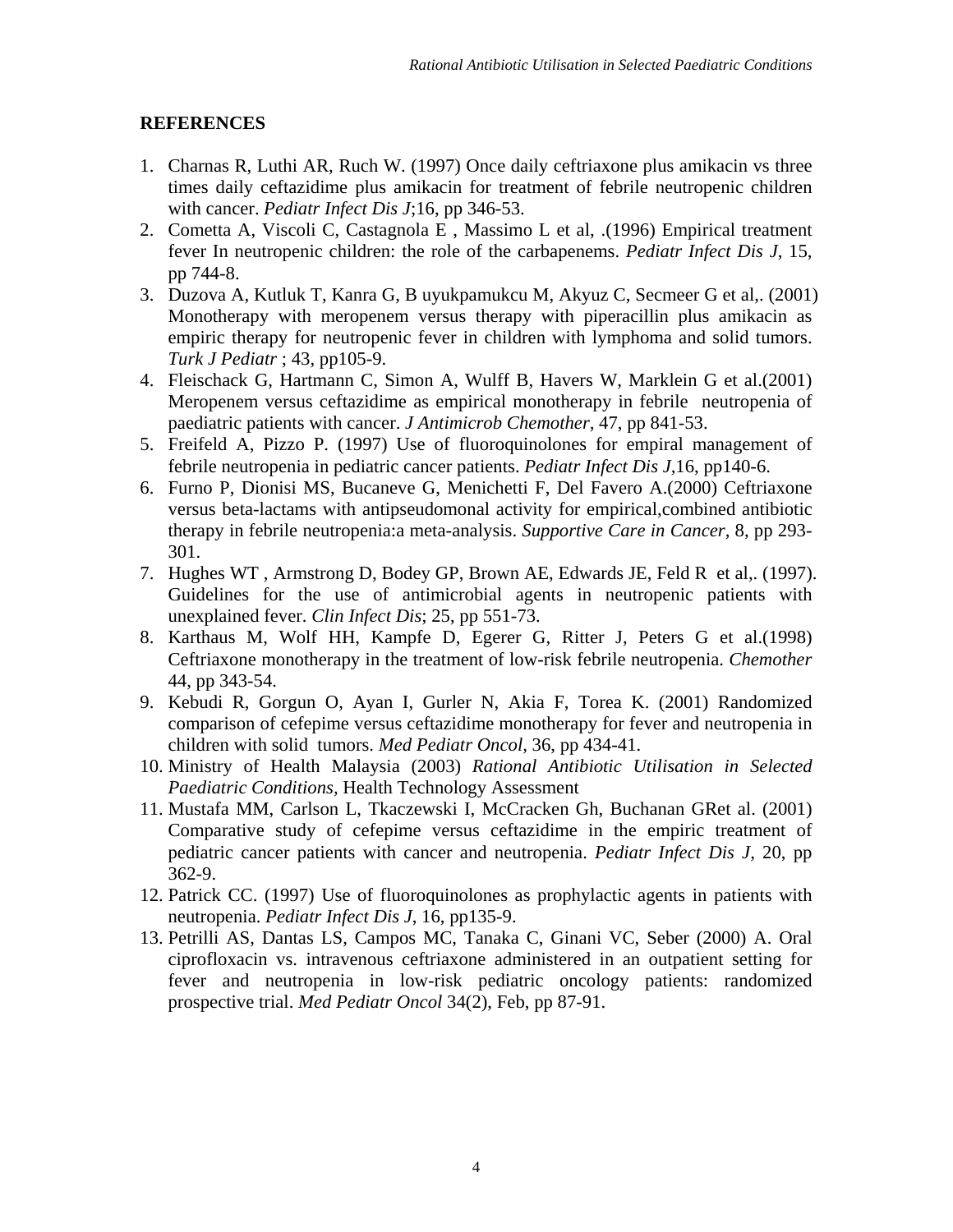# **COMMUNITY ACQUIRED PNEUMONIA**

# **1. INTRODUCTION**

Community acquired *pneumonia* may be defined as the presence of clinical signs and symptoms of *pneumonia* in a previously healthy child due to an infection acquired outside the hospital (British Thoracic Society, 2002). However, definitive information about causative organisms is seldom available at clinical presentation (McCracken, 2000), and current diagnostic techniques are not sufficiently sensitive to detect all relevant pathogens.

#### . 2. **AETIOLOGY**

A causative pathogen is identified in 43% - 85% of community acquired pneumonias in childhood (Wubbel et al, 1999, *level 3*; Juven et al, 2000; *level 8*), with a significant proportion (8% - 40%) being mixed infections. Studies have shown prevalence of particular pathogens at specific age groups as indicated below:

# **2.1 Bacterial Aetiological Agents**

*Streptococcus pneumoniae* while being the most common bacterial cause of pneumonia in children under 2 years (Drummond et al, 2000, *level 8*), remains an important organism in the aetiology of community acquired pneumonias in children of all ages*. Mycoplasma pneumoniae* and *Chlamydia pneumoniae* become more prevalent with increasing age from above 5 years (Heiskanen-Kosma et al, 1998, *level 5;*Wubbel et al, 1999, *level 3*).

## **2.2 Viral Aetiological Agents**

Respiratory *syncytial virus* (RSV) is the commonest cause of lower respiratory infections in infants and younger children (Sonoda et al, 1999, *level 5*; Videla et al, 1998, *level 8*; Hijazi et al, 1997, *level 8*), while other viruses are *Parainfluenza, Influenza, Adenovirus* (Juven et al, 2000, *level 8;*; Chan et al, 1999).

# **3. CLINICAL ASSESSMENT AND INVESTIGATION**

# **3.1 Clinical Diagnosis**

Viral and bacterial pneumonia cannot be distinguished on clinical features alone. However, clinical signs such as tachypnoea (defined by WHO's ARI case management guideline as respiratory rate  $> 60$ /min.in infants under 2 months,  $> 50$ /min in infants 2 – 12 months and > 40/min for children more than 12 months) is a useful sign, where the severity of the tachypnoea relates to the severity of the illness. In children older than 3 years, pneumonia can occur even in the absence of tachypnoea.

Fever is an important clinical sign. A young child with mild symptoms and low grade temperature is most likely to have a viral infection, whereas, high fever of more than 39°C with a history of rapid onset, with signs and symptoms of respiratory distress is suggestive of pneumonia of bacterial origin.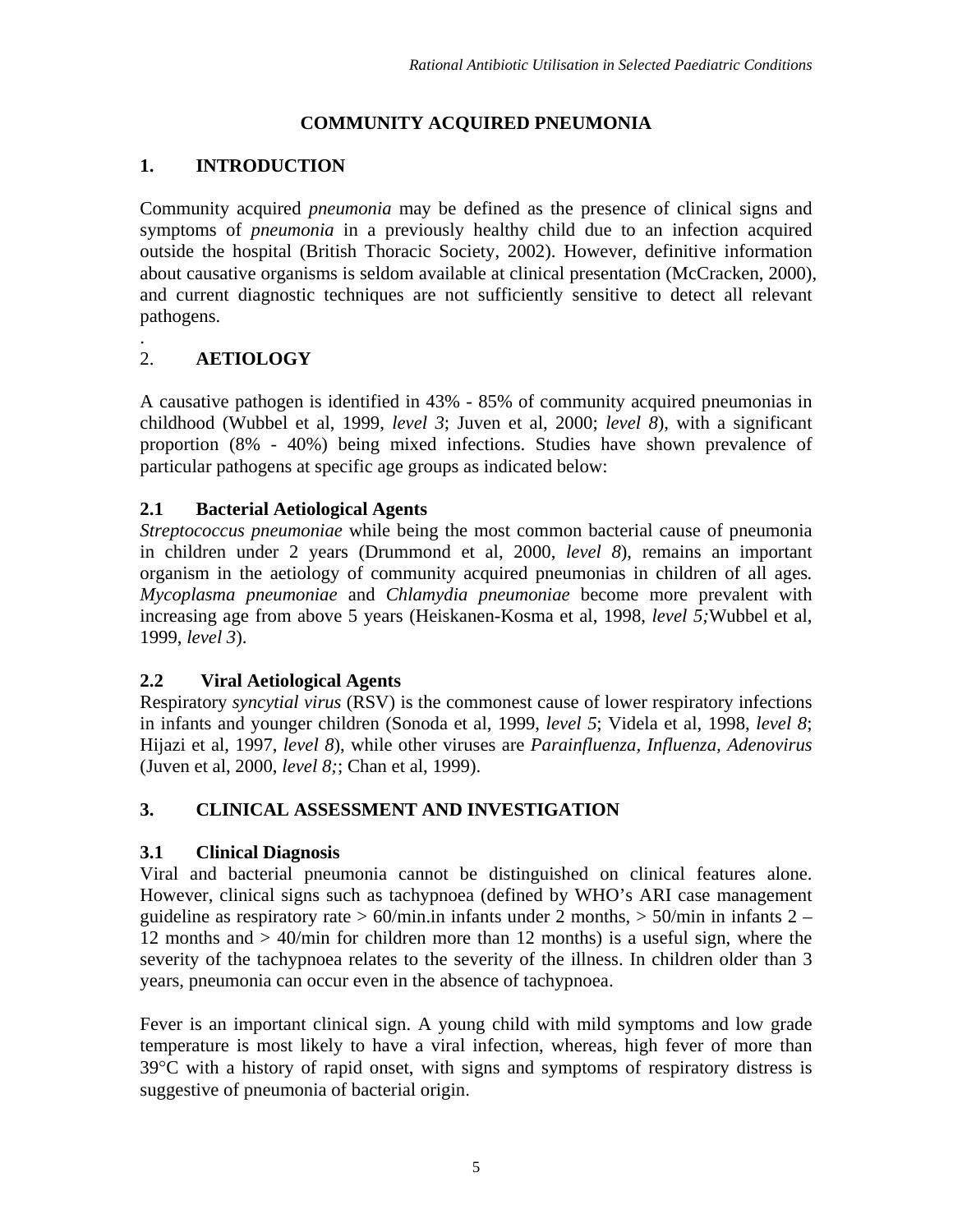Wheezing is likely to be associated with viral lower respiratory infection in younger children. However, when wheezing is present in older school-going children associated with fever, headache, arthralgia and cough, *mycoplasma* infection has to be considered. While auscultatory findings are not useful in differentiating viral from bacterial causes, the presence of staphylococcal skin infections or history of contact may point to the probable cause causative agent.

## **3.2 Laboratory Diagnosis**

Laboratory investigations to establish the aetiological agent are not indicated in children with community acquired pneumonias well enough to receive ambulatory treatment. However, in children with pneumonias requiring inpatient treatment, investigations to identify the probable aetiological agents should be carried out:

i. Culture of lung aspirate/pleural fluids, nasopharyngeal secretions and blood sample. Invasive procedures like biopsy or needle aspirate of lung tissues are rarely carried out in children with acute pneumonias. Where significant pleural effusion is present, the pleural fluid is aspirated for culture, direct microscopic examination and antigen detection. Nasopharyngeal bacterial secretions correlate poorly while viral culture is time consuming. Blood culture should be done for any ill child with pneumonia, for which most studies report not more than 10% positive results.

ii. Rapid antigen identification for viral pathogens especially RSV should be carried out for young infants with lower respiratory tract infections.

iii. Serological testing for *Mycoplasma pneumonie*, if available, may be considered to assist in the management of suspected cases.

# **4. MANAGEMENT**

Pneumonia in young children with mild symptoms of lower respiratory infections are likely to be viral in aetiology and hence antibiotics need not be used **[Grade B ]**

## **4.1 Empirical Treatment**

Children of all age groups who are toxic, febrile (temperature  $>39^{\circ}$ C) and with respiratory distress (tachypnoea or difficulty in breathing) are most likely to have bacterial pneumonias that warrant empirical antibiotic therapy.

For ambulatory treatment, oral Amoxicillin is recommended for children aged 5 years or below, and Macrolides for older children and adolescents (Ministry of Health Malaysia, 2003, *level 1;*Grant & Ingram, 2000, *level 9*) **[Grade B ]**

For hospitalized patients, Penicillin, Macrolides or Cefuroxime plus Macrolides are recommended (Ministry of Health Malaysia, 2003, *level 1;*Ruskanen & Mertsole, 1999, *level 9*). In ill young patients where *Staphylococcus pneumonia* is suspected, intravenous Cloxacillin or Flucloxacillin should be added ( Ministry of Health Malaysia, 2003, *level 1;* Straus et al, 1998, *level 1*) **[Grade A]**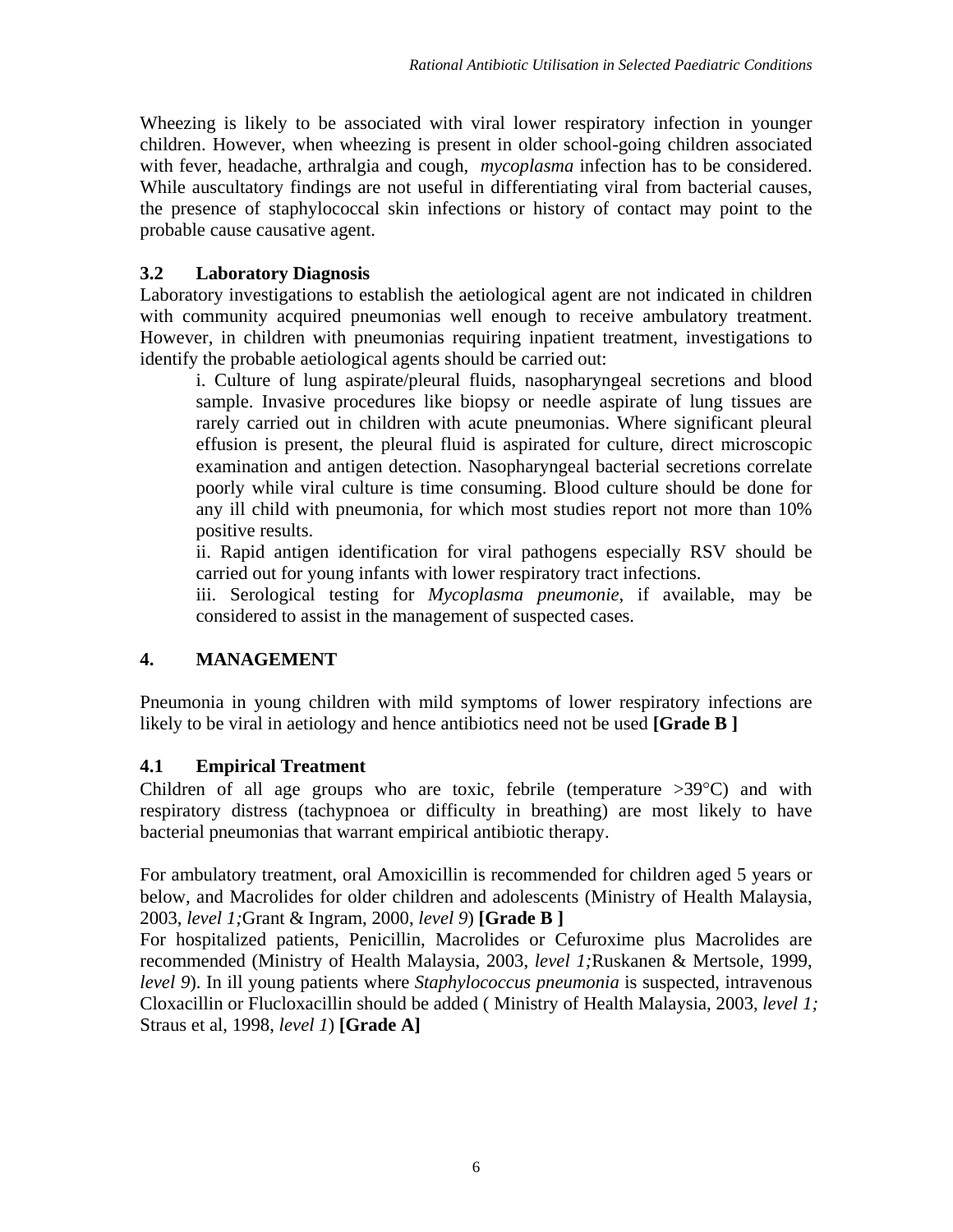#### **4.2 Specific Treatment**

Specific therapy can be instituted if the causative organism is identified by culture or antigen detection.

a) Pneumonia due to *Pneumococcus, Group A Streptococcus, Haemophilus influenzae b*  - Amoxycillin-Clavulanate , Amoxycillin, Penicillin G or Cefuroxime ( Ministry of Health Malaysia, 2003, *level 1;* Olivier, 2000, *level 9;* Wubbel et al, 1999, *level 1*; Grimwood et al, 1997, *level 9*) **[Grade B]** 

b) Pneumonia due to *penicillin resistant Streptococcus pneumoniae*

- No significant difference in response to conventional antibiotic regimes ( Ministry of Health Malaysia, 2003, *level 1;* Tan et al, 1998, *level 8*)

c) *Mycoplasma pneumoniae* and *Chlamydia pneumoniae*

- Macrolides is recommended as empirical antimicrobial treatment in children 5 years and above. Of the Macrolides, Azithromycin has better eradication of *C. pneumoniae and M .pneumoniae* (Ministry of Health Malaysia, 2003, *level 1;* Harris et al, 1998, *level 1*). Macrolides is considered since *C pneumoniae* is an important cause of community acquired pneumonia in school children (Ministry of Health Malaysia, 2003, *level 1;* Heiskanan–Kosma et al, 1999, *level 8*) **[Grade B]**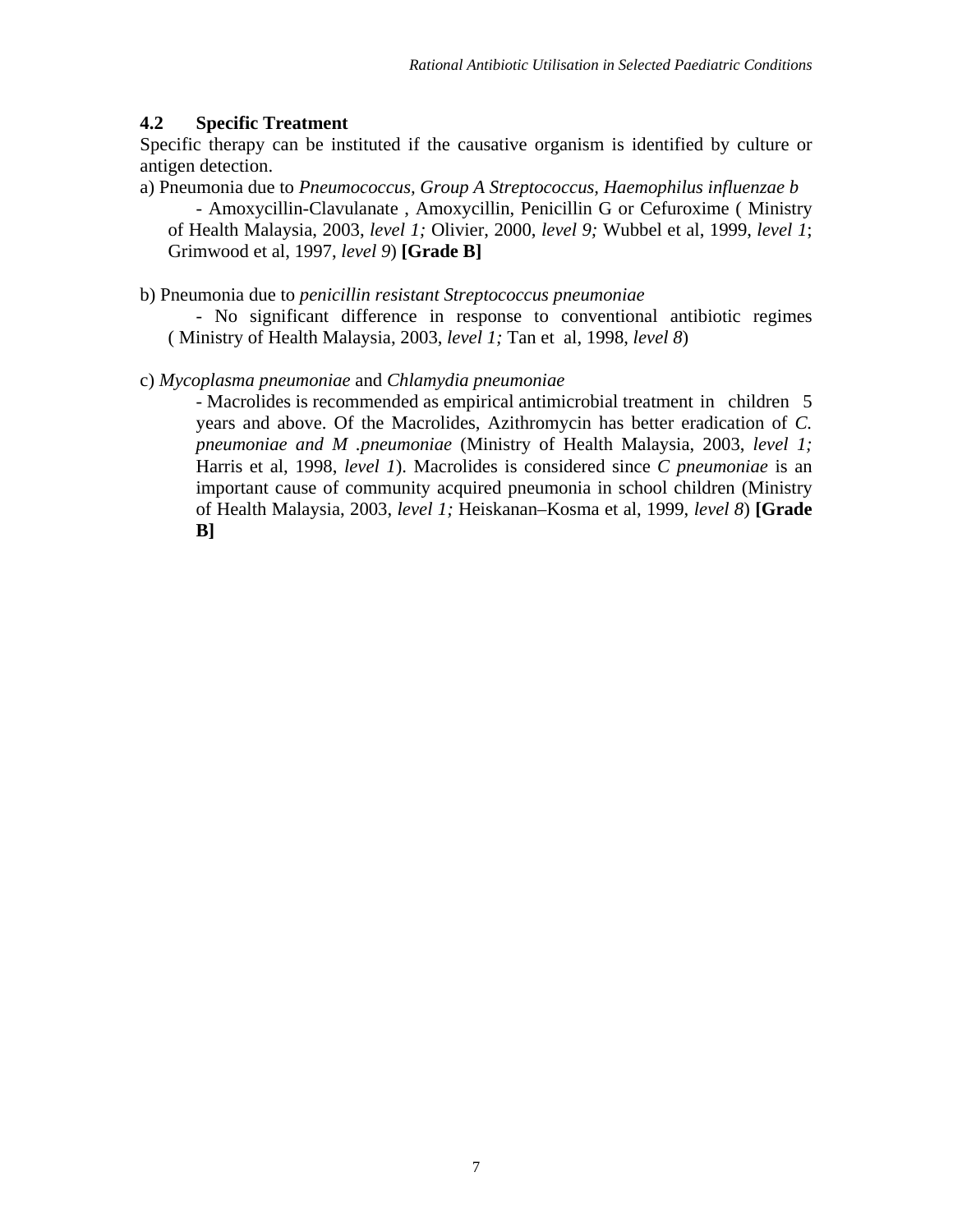#### **ALGORITHM MANAGEMENT OF** *COMMUNITY ACQUIRED PNEUMONIAS*

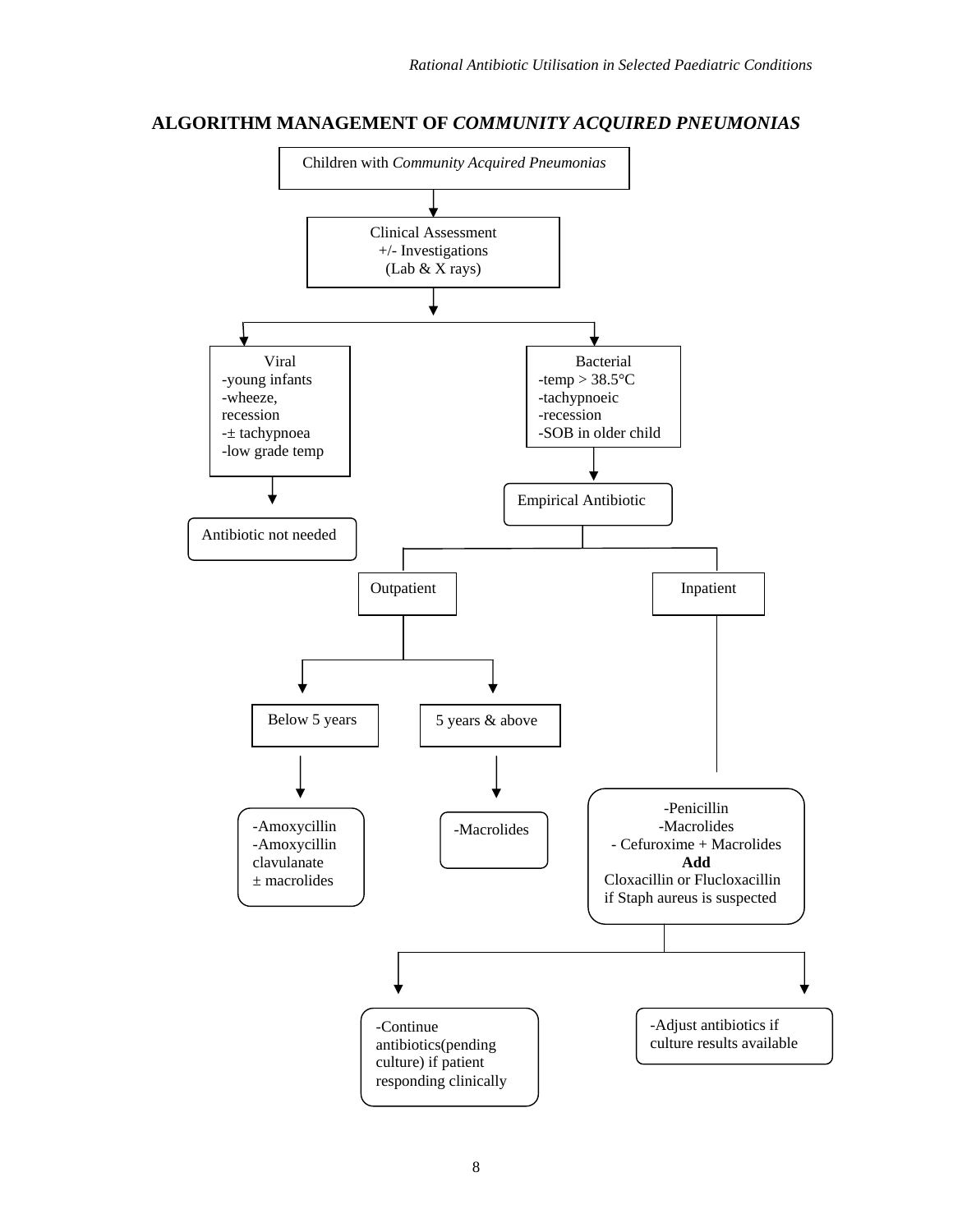#### **REFERENCES**

- 1. *BTS Guideline for Management of Community Acquired Pneumonias in Childhood* 2002 ; *Thorax*, 57 , pp i1-i24
- 2. Chan PW, Goh AY, Chua KB, Kharullah NS, Hooi PS (1999) Viral aetiology of lower respiratory tract infection in young Malaysian children. *J Paed Child Health,* 35(3), Jun, pp 287-90
- 3. Drummond P, Clark J, Wheeler J, Galloway A, Freeman R, Cant A (2000) Community acquired pneumonia – a prospective UK study. *Arch Dis Child,* 83(5), Nov, pp 408-12
- 4. Grant CC, Ingram RJ (2000) Outpatient treatment of pneumonia *NZ Med J,* 13 (1104), Feb 25, pp 58-62
- 5. Grimwood K, Collignon PJ, Currie BJ, Ferson MJ, Gilbert GL, Hogg GG, Isaacs D, McIntyre PB (1997) Antibiotic management of pneumoccal infections in an era of increased resistance. *J Paediatric Child Health,* 33 (4), Aug, pp 287-95 Evidence table CAP
- 6. Harris JA, Kolokathis A, Campbell M, Cassell GH, Hammerschlag MR( 1998) Safety and efficacy of Azithromycin in the treatment of community acquired pneumonia in children. *Pediatr Infect Dis J,* 17(10) Oct, pp 865-71
- 7. Heiskanen-Kosma T, Korppi M, Jokinen C, Kurki S, Heiskanen L, Juvonen H, Kallinen S, Sten M, Ttarkiainen A, Ronnbergh PR, Kleemola M, Makela PH, Leinonen M (1998) Etiology of childhood pneumonia: serologic results of a prospective, population based study. *Pediatr Infect Dis J,* 17(11), Nov, pp 986-91
- 8. Hijazi Z, Pacsa A, el-Gharbawy F, Chugh TD, Essa S, el Shazli A, Abd el-Salam r (1997) Acute lower respiratory tract infections in children in Kuwait . *Ann Trop Paediatr* 17(2), Jun, pp 127-34
- 9. Juvan T, Mertsola, Waris M, Leinonen M, Meurman O, Roivainen M, Eskola J, Saikku P, Ruuskanen O (2000) Etiology of community acquired pneumonia in 254 hospitalized children. *Pediatr Infect Dis. J,* 19(4),Apr, pp 293-8
- 10. McCracken GH (2000) Etiology and treatment of pneumonia. *Pediatr Iinfect Dis J,* 19(4), Apr, pp 373-7
- 11. Ministry of Health Malaysia (2003) *Rational Antibiotic Utilisation in Selected Paediatric Conditions.* Health Technology Assessment
- 12. Olivier C (2000) Clinical Use of cefuroxime in paediatric community acquired pneumonia. *Paediatr Drug,* 2(5), Sep-Oct, pp 331-43
- 13. Ruuskanen O, Mertsole J (1999) Childhood community acquired pneumonia. *Semin Respir Infect,* 14(2), Jun, pp 163-72
- 14. Sonoda S, Gotoh Y, Bann F, Nakayama T (1999) Acute lower respiratory infections in hospitalized children over a 6 year period in Tokyo. *Pediat Int,*  41(5), Oct, pp 519-24
- 15. Straus WL, Qazi SA, Kundi Z, Nomani NK, Schwartz B (998) Co-trimoxazole study Group. Pakistan antimicrobial resistance and clinical effectiveness of cotrimoxazole versus amoxicillin for pneumonia among children in Pakistan; randomized controlled trial. *Lancet,* 352(9124), Jul 25, pp 270-4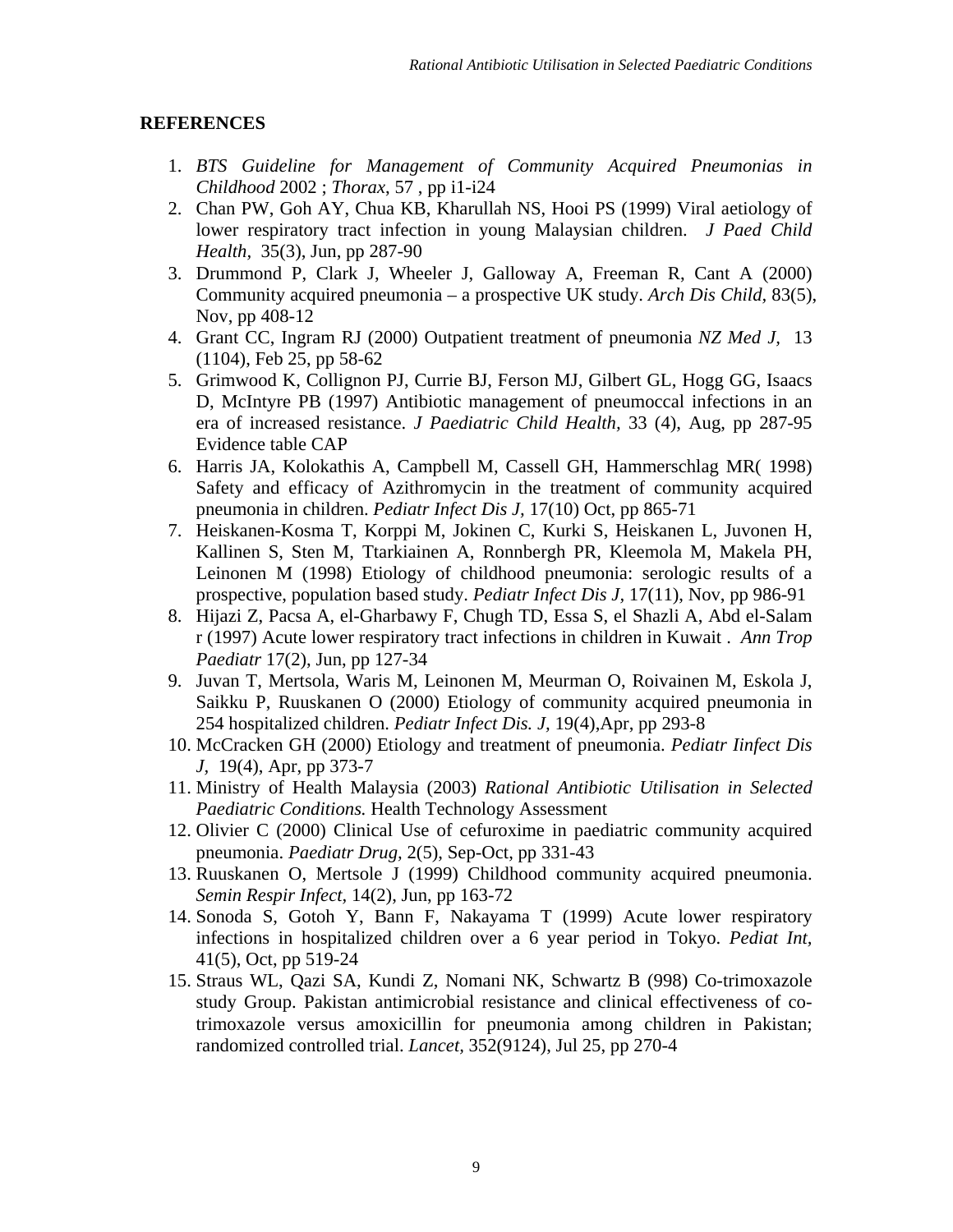- 16. Tan TQ, Mason, EO, Barson WJ, Wald ER, Schutze GE, Bradley JS, Arditi M, Givner LB, Yogev R, Kim KS, Kaplan SL (1998) Clinical characteristics and outcome of children with pneumonia attributable to penicillin susceptible and penicillin non-susceptible Streptococcus pneumoniae Pediatric Infectious Disease. *Pediatr,* 102(6) Dec, pp 1369-75
- 17. Videla C, Carballal G, Misirlian A, Aguilar M, (1998) Acute lower respiratory infections due to respiratory syncytial virus and adenovirus among hospitalized children from Argentina . *Clin Diagn Virol,* 10(1), May1, pp 17-23
- 18. Wubbel L, Muniz L, Ahmed A, Trujillo M, Carubelli C, McCoig C, Abramo T, Leinonen M, McCracken GH (1999) Etiology and treatment of community acquired pneumonia in ambulatory children *Pediatr Infect Dis J,* 18(2), Feb, pp 98-104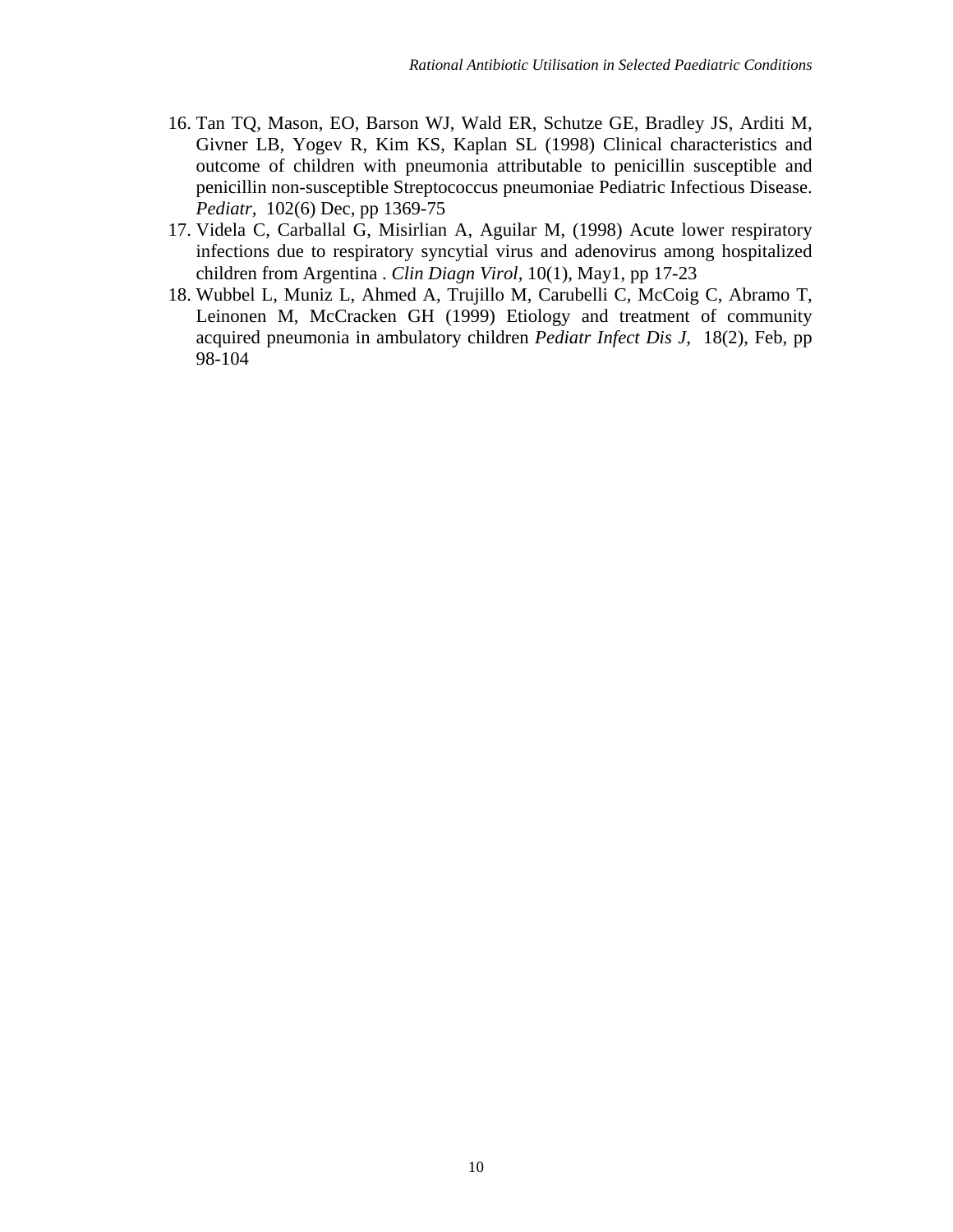# **BACTERIAL MENINGITIS**

# **1. INTRODUCTION**

Bacterial meningitis is defined as an inflammation of the pia – arachnoid meninges and the fluid residing in the space that it encloses. The infective agent upon entry will extend to all the sub-arachnoid space, which is continuous around the brain, spinal cord and optic nerves. The ventricular fluid becomes infected as well.

Aseptic meningitis refers to meningitis with CSF pleocytosis but an aetiological agent is not apparent on CSF gram stain and bacterial culture. Clinicians who assess children with aseptic meningitis recognize that the majority of cases are caused by viruses but are often faced with having to exclude partially treated bacterial meningitis in children who had been on oral antibiotics.

# **1.1 Bacterial meningitis**

Bacterial meningitis in children between 2 months to 12 years of age in Malaysia is usually due to *Haemophilus influenza type B Streptococcus pneumoniae* or *Neisseria meningitides* (Limcangco et al, 2000, *level 8;* Uduman et al, 2000, *level 8*; Lee, 1998, *level 8*; Hussein et al, 1998, *level 8*; Almuneef et al, 1998, *level 8*) If there are alterations of host defense mechanisms there is an increased risk of meningitis from less common pathogens such as *Pseudomonas aeroginosa, Staphylococcus aureus*, *Staphylococcus epidermidis, Salmonella* and *Listeria monocytogenes*.

# **2. EFFECTIVENESS OF ANTIBIOTIC USE**

# **2.1** *Haemophilus Influenza type b* **Meningitis**

Local data from the 1970's through mid 1990's have revealed *Haemophilus influenza type b* as the leading pathogen in childhood bacterial meningitis (Ministry of Health Malaysia, 2003, *level 1;* Hussein et al, 1998; *level 8;* Choo et al, 1990; *level 8*). Antibiotics like Cefotaxime, Ceftriaxone, Ampicillin and Chloramphenicol all cross the blood brain barrier during acute inflammation in concentrations adequate to render them effective.

Recent reviews from Taiwan (Ma et al, 2000; *level 7*), USA (Dawson et al 1999, l*evel 7*), Canada (Gold, 1999, *level 7*), Greece (Syriopoulou et al, 2000, *level 7*) and Italy (Principi, 2000, *level 7*) have reported a marked decline in the incidence of *Haemophilus influenza* meningitis following the success of the conjugate HIB vaccines.

# **2.2** *Streptococcus pneumoniae* **Meningitis**

*Streptococcus pneumoniae* is the leading cause of bacterial meningitis in USA, Canada and several European countries. Historically, penicillin, a cheap and safe antibiotic , has been the treatment of choice. Chloramphenicol monotherapy has been used in the past but treatment failures have been reported (Ministry of Health Malaysia, 2003, *level 1;* Jadavji, 1986, *level 6)*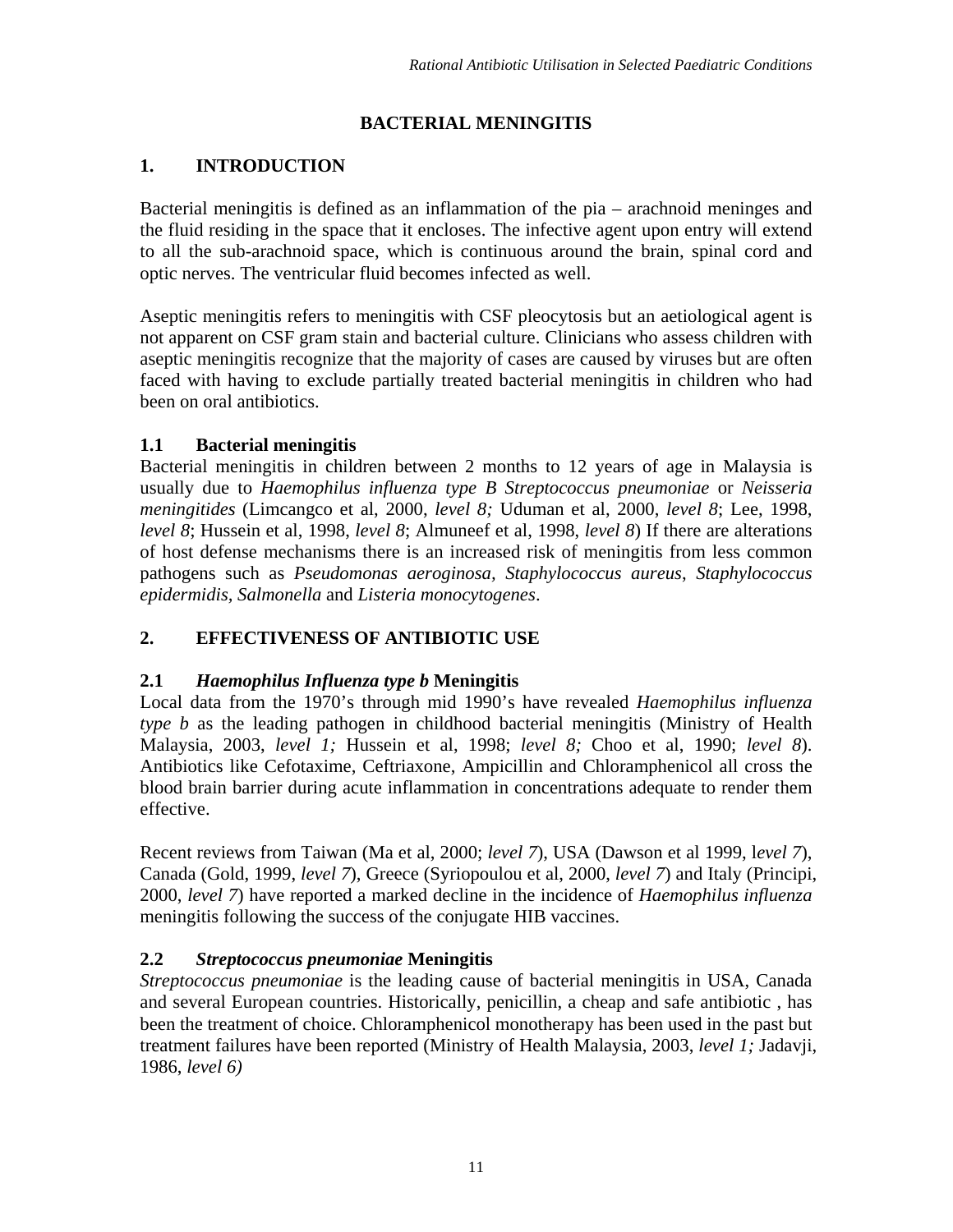#### **2.3 Penicillin Resistant** *Streptococcus Pneumonia***e Meningitis**

The incidence of reported Penicillin resistant *Streptococcus pneumoniae* infections (not exclusive to meningitis alone) from various countries are 1% in Taiwan, 10.2% in Italy, 11% in Sweden, 12.7% in USA, and 13% in Canada in 1998. In Malaysia there has been an increase from 2.4% to 7% in 1978-1988 to 8% in 1995 - 1996 (Ministry of Health Malaysia, 2003, *level 1;* Ma et al, 2000, *level 7*, Principi, 2000, *level 7*; Eriksson et al, 2000, *level 7*; Moshe Arditi et al, 1998, *level 5*; Scheifele et al, 2000, *level 7*).

In response to the increasing trend of penicillin resistant *Streptococcus pneumoniae*, both the American Academy of Paediatrics and the Canadian Paediatric Society have recommended empirical antibiotics for suspected bacterial meningitis, comprising a combination of IV Vancomycin plus either IV Cefotaxime or Ceftriaxone for all children 1 month or more in age with probable or definite meningitis (Ministry of Health Malaysia, 2003, *level 1;* Infectious Diseases and Immunization Committee, Canadian Paediatric Society 2001, *level 4).* 

The third generation cephalosporins such as Ceftriaxone and Cefotaxime are the next antibiotic of choice, with approximately 50% penicillin resistant *Streptococcus pneumoniae* being also resistant to both Ceftriaxone and Cefotaxime (Ministry of Health Malaysia, 2003, *level 1;* Infectious Diseases and Immunization Committee, Canadian Paediatric Society, 2001, *level 4*).

New vaccination strategies against pneumococcus are being developed, but are facing difficulties due to the significant variation in the population of isolates. A 23 valent vaccine has been available since the 1980s but provokes less antibody response in children less than 2 years (Ministry of Health Malaysia, 2003, *level 1;* Scheifele, 2000, *level 7).*

#### **2.4** *Neisseria Meningitides* **Meningitis**

*Neisseria meningitides* serogroup A, B and C are the causative organisms for meningitis. While *N. meningitides* meningitis is not common in Malaysia, occasionally children may be at risk of exposure from their relatives who have returned after performing the *Haj*. Intravenous Penicillin remains the drug of choice. Chloramphenicol still provides effective treatment for patients who are allergic to Penicillin. In 2000, it was reported that there were 38 cases of serogroup W135 *Neisseria meningitides* in England and Wales, of whom 80% that had died had received serogroup C vaccine previously (Ministry of Health Malaysia, 2003, *level 1;* Bolt et al 2001 *level 8*). This has highlighted the need for continuing epidemiological vigilance. The quadrivalent A, C, Y, W 135 is replacing the previously bivalent vaccine.

#### **3. ADJUVANT DEXAMETHASONE ADMINISTRATION IN BACTERIAL MENINGITIS.**

Dexamethasone reduces the inflammatory response in CSF in bacterial meningitis, but also reduces the penetration of antibiotics, especially Vancomycin and Ceftriaxone, into the CSF. A meta-analysis supports the use of Dexamethasone only for *Haemophilus influenza* meningitis whether administered before or after antibiotic treatment (Ministry of Health Malaysia, 2003, *level 1;* McIntyre et al, 1997, *level* 1). While those receiving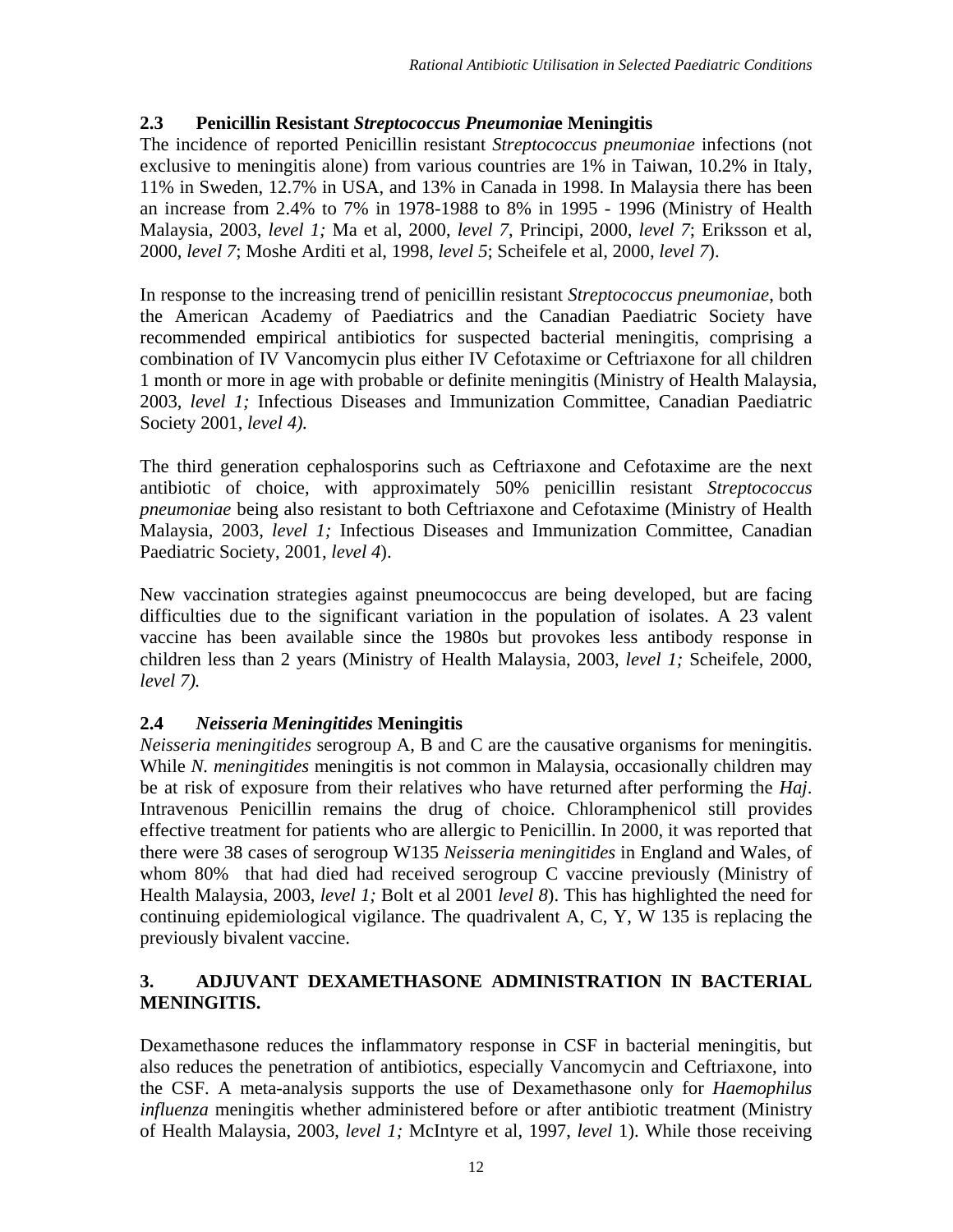Dexamethasone had less hearing deficit episodes, this was of no benefit in reducing the incidences of neurological deficits. A similar finding has been reported for *Streptococcus pneumoniae* meningitis (Moshe et al, 1998, *level 7).* There is no evidence to support Dexamethasone use for *Neisseria* meningitis (Ministry of Health Malaysia, 2003, *level 1;*  McIntyre et al, 1997, *level 1*).

## **4. RECOMMENDATIONS**

- i Empirical treatment of bacterial meningitis should be a combination of crystalline Penicillin and a third generation cephalosporin **[Grade B]**
- ii Definitive therapy and duration of therapy should be guided by susceptibility results of the organism identified **[Grade C]**
- iii. Penicillin is recommended for meningitis caused by penicillin-susceptible *Pneumococcus* and *Neisseria meningitides*.[**Grade B]**
- iv.. For penicillin-resistant pneumococcal meningitis, a combination of vancomycin and third-generation cephalosporin such as cefotaxime or ceftriaxone is recommended. **[Grade B]**
- v. For Hib meningitis , cefotaxime or ceftriaxone or ampicillin(non-beta lactamase producer) or chloramphenicol is recommended. [**Grade B]**
- vi. It is difficult to recommend the routine use of dexamethasone as the causative organism is not known in most cases, and the initial dose of dexamethasone is effective mainly for *Haemophilus influenza* meningitis. **[Grade A]**

Recommended doses of antibiotics are indicated in Appendix 1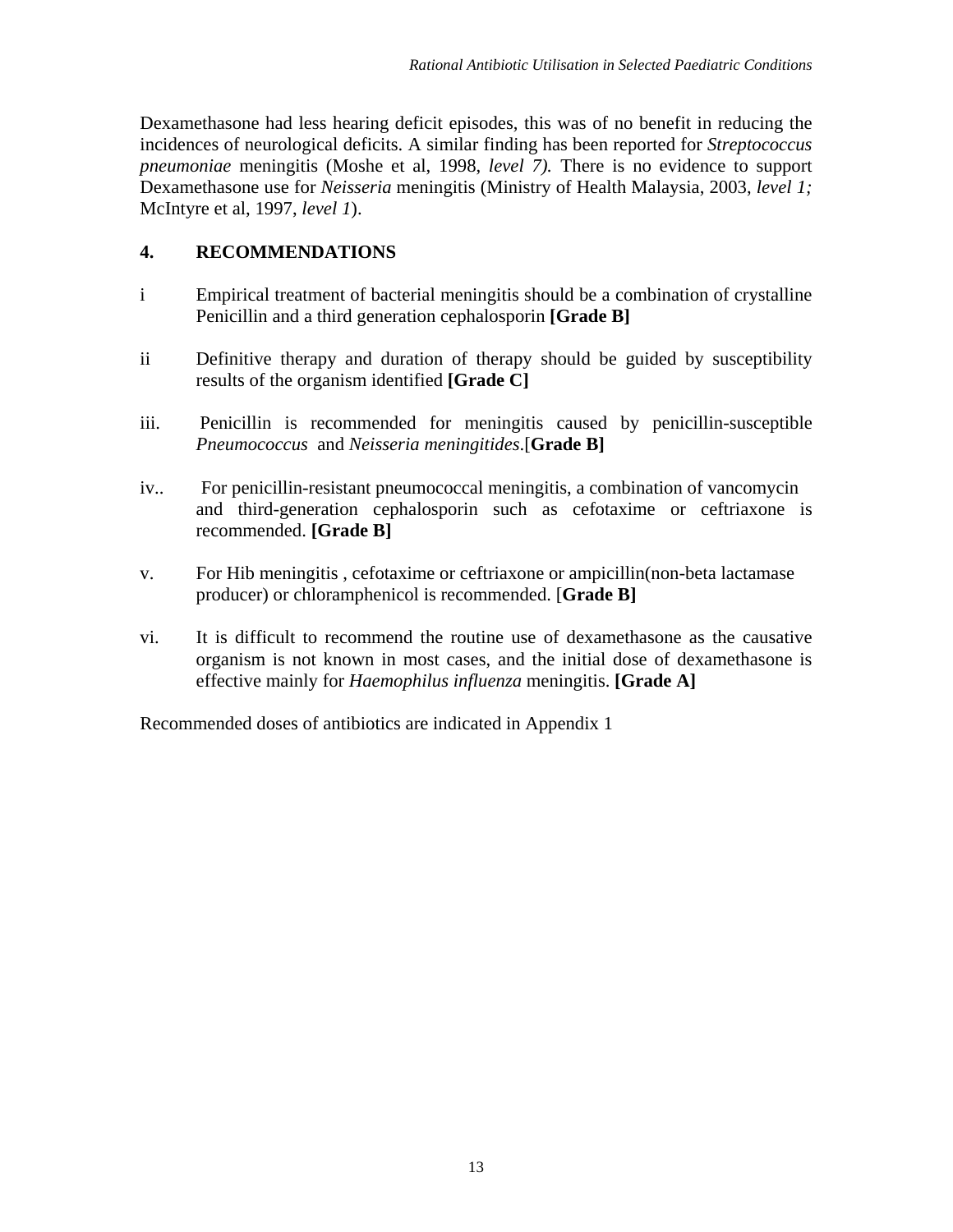

#### **ALGORITHM FOR TREATMENT OF BACTERIAL MENINGITIS**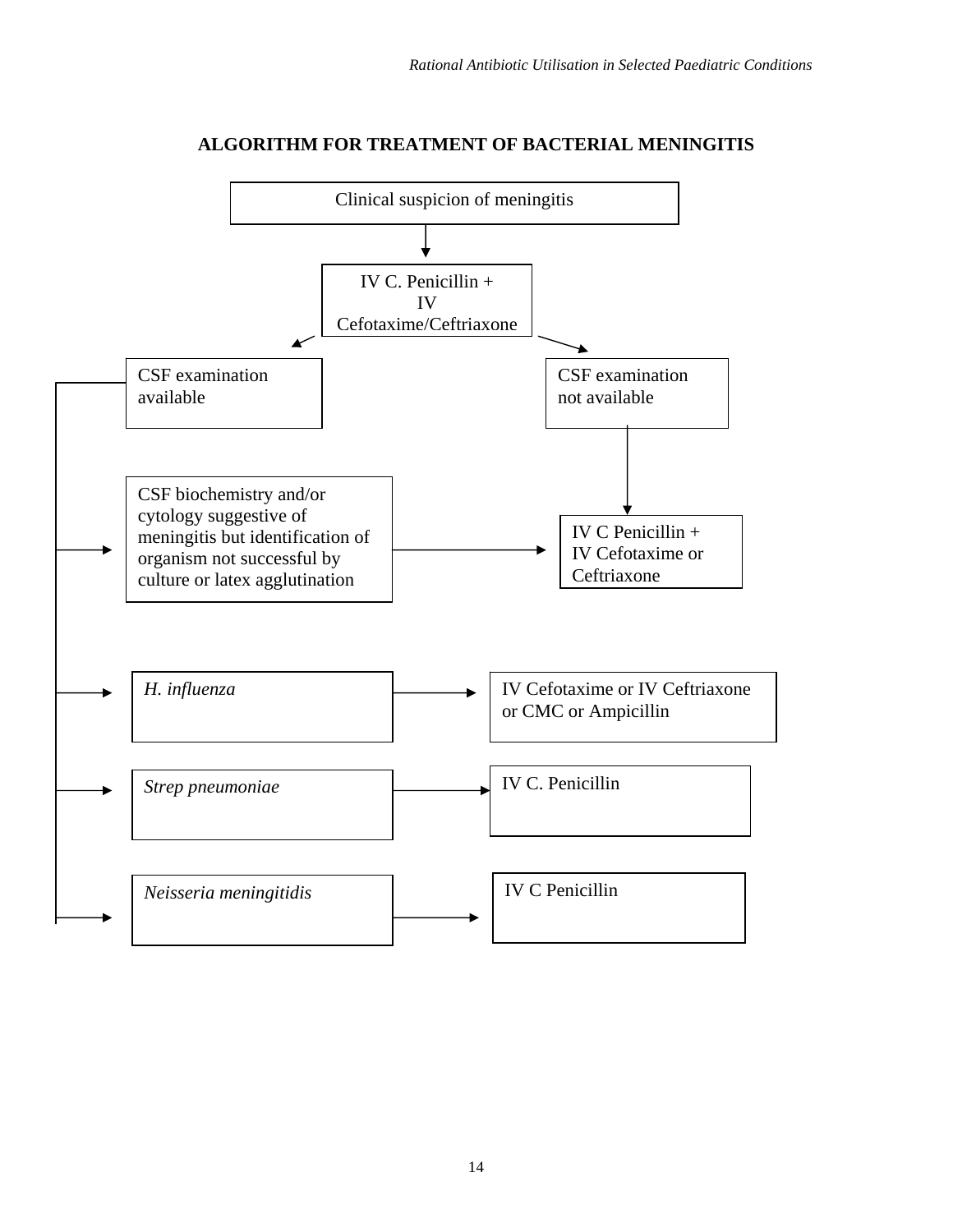#### **REFERENCES**

- 1. AlmuneefM, Memish Z, Khan Y et al (1998) Childhood bacterial meningitis in Saudi Arabia. *J Infect,* 36(2), pp 157-60
- 2. Bolt P, Britto J, Nadel S, Levin M (2001) Meningococcal disease due to W135; fresh public concerns. *Arch Dis Child*, 84(1), Jan, pp 90-1
- 3. Choo KE, WA Ariffin T Ahmad, Lim WL, AK (1990) Gururaj Pyogenic meningitis in hospitalized children in Kelantan Malaysia. *Ann Trop Pae*d 10, pp 89-98
- 4. Dawson KG. Emerson JC, Burns JL (1999) Fifteen years of experience with bacterial meningitis. *Pediatr Inf Dis J,* 18(9), Sep, pp 816-22
- 5. Eriksson M. Henriques B, Ekdahl K (2000) Epidemiology of pneumococcal infections in Swedish children. *Acta Paediatr Suppl* 89 (435), Dec, pp 35-9
- 6. Gold R (1999) Epidemiology of bacterial meningitis. *Infect Dis Clin North Am*, 13(3), Sep, pp 515-25
- 7. Hussain IH Ismail ,Sofiah Ali, Ong LC, Choo KE, Musa MN, Teh KH, Ng HP (1998). Haemophilus influenza meningitis in Malaysia. *Pediatr Infect Dis J* 17(9), S189, pp 1-4
- 8. Jadavji T, Biggar WD, Gold R, Prober CG (1986) Sequelae of acute bacterial meningitis in children treated for seven days. *Pediatrics,* 78, pp 21-5
- 9. Limcangco Mr, Salole EG, Armour CL (2000) Epidemiology of haemophilus influenza type b meningitis in Manila, Philipines 1994-1996. *Pediatr Infect Dis*, Mar-Apr, pp 165-70
- 10. Ma JS, Chen PY, Chi CS, Lin JF (2000) Invasive Streptococcus pneumonia infections of children in central Taiwan. *J Microbiol Immunol Infect*, 33(3), pp 169-75
- 11. McIntyre PB, Berkey CS, King SM et al (1997) Dexamethasone as adjunctive therapy in bacterial meningitis. A meta-analysis of randomized clinical trials since 1988. *JAMA*, 278, pp925-31
- 12. Ministry of Health Malaysia (2003) *Rational Antibiotic Utilisation in Selected Paediatric Conditions.* Health Technology Assessment
- 13. Moshe A, Mason EO, Bradley JS et al, (1998)Three year multicenter surveillance of pneumococcal meningitis in children, clinical characteristics and outcome related to penicillin susceptibility and dexamethasone use. *Pediatrics*, 102(5), pp 1087-97
- 14. Paediatric Society (CPS) (2001) *Infectious Diseases and Immunization Committee, Canadian.* Paediatrics and Child Health, 6(3), pp 147-52
- 15. Principi N, Marhisio P et al. (2000) Epidemiology of Streptococcus pneumonia infections in Italian children. *Acta Paediatr Suppl,* 89 (435), Dec, pp 40-3
- 16. Scheifele D, Halperin S, Pellitier L et al.(2000) Invasive pneumococcal infections in Canadian children, 1991-1998: implications for new vaccination strategies. Canadian Paediatric Society/Laboratory Center for Disease Control Immunization Monitoring Program, Active (IMPACT). *Clin Infect Dis*; 319 (1), July, pp 58-64
- 17. Syriopoulou V, Daikos GL, Sailes K. (2000) Epidemiology of invasive pneumococcal infections in Greece. *Acta Paediatr Suppl* , 89 (435), Dec, pp 30-4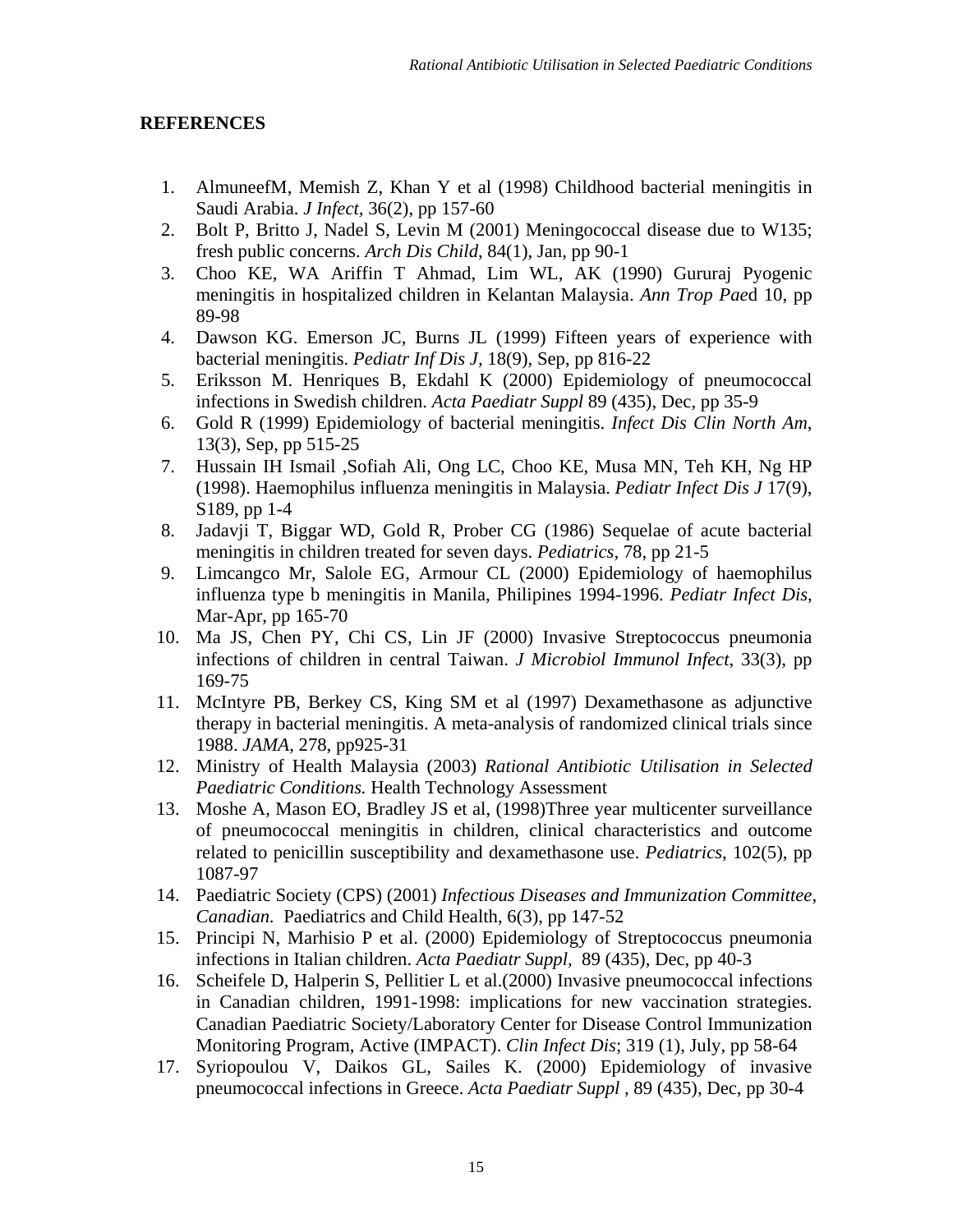18. Uduman SA, Adeyani e, El Khadir A (2000) H Influenza type b meningitis still remains a leading cause of meningitis among unvaccinated children: Prospecitve CSF analysis study, J Trop Paediatr, 46(96), Dec, pp 331-4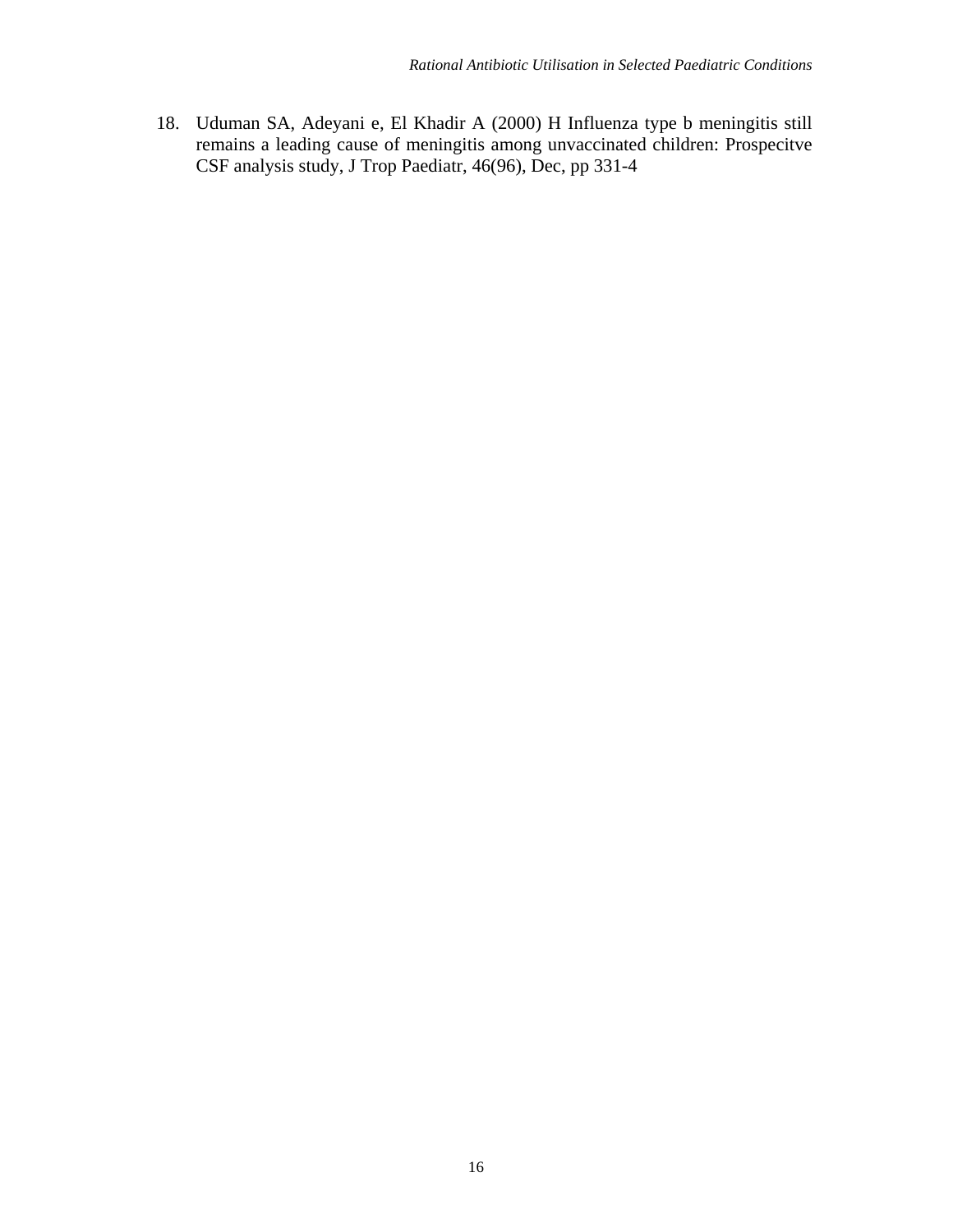# **SEPSIS IN CHILDREN**

# **1. INTRODUCTION**

Sepsis and septic shock constitute an important cause of morbidity and mortality in critically ill children, with approximately 2% of all hospitalized patients having sepsis. The outcome is affected by the causative agents, with infections due to gram negative rods having a significantly higher mortality (25%) than gram-positive bacteria (10%) (Oda & Matsuo, 2000, *level 7*). In Kuwait it was found that 52% of the 70 deaths in patients were due to nosocomial bacteremia (Jamal & El-Din, 1999, *level 7).*

# **2. INVESTIGATIONS**

Rapid identification of the causative agents in septicaemia is crucial for selecting appropriate antimicrobial agents. It has been suggested that Fluorescent in-situ hybridization (FISH) with ribosomal RNA targeted fluorescently labeled oligonucleotide probes be used for the rapid detection and identification of pathogens, without cultivation and biotyping (Ministry of Health Malaysia, 2003, *level 1;* Kempf & Volkhard, 2000, *level 9*).

# **3. MANAGEMENT**

With respect to management, apart from antibiotic administration, supportive strategies are essential to optimize outcome.

## **3.1 Community Acquired Bacterial Sepsis in Previously Healthy Children**

(i) Sepsis with no obvious source or with respiratory or urinary tract infection, or central nervous system involvement

Though the commonly used antibiotics are cloxacillin/penicillin and a third generation cephalosporin/gentamycin, no evidence could be obtained related to their use **(Grade C).**

## (ii) Sepsis with genito-urinary or gastrointestinal tract involvement

The commonly used antibiotics are a third generation cephalosporin or gentamycin with metronidazole for intra-abdominal infections, but again no evidence could be obtained related to their use **(Grade C).** 

## **3.2 Nosocomial Sepsis**

There are multiple causative agents that cause nosocomial sepsis in children. It is therefore recommended that the use of antibiotics be dependent on the causative agents.

## **3.3 Adjuvant therapy**

It has been found that Polyclonal Intravenous Immunoglobulin significantly reduces mortality and can be used as adjuvant treatment for sepsis and septic shock, but the number of patients involved in this study was small ( Ministry of Health Malaysia, 2003, *level 1,* Alejandria et al*,* 2001, *level 1*).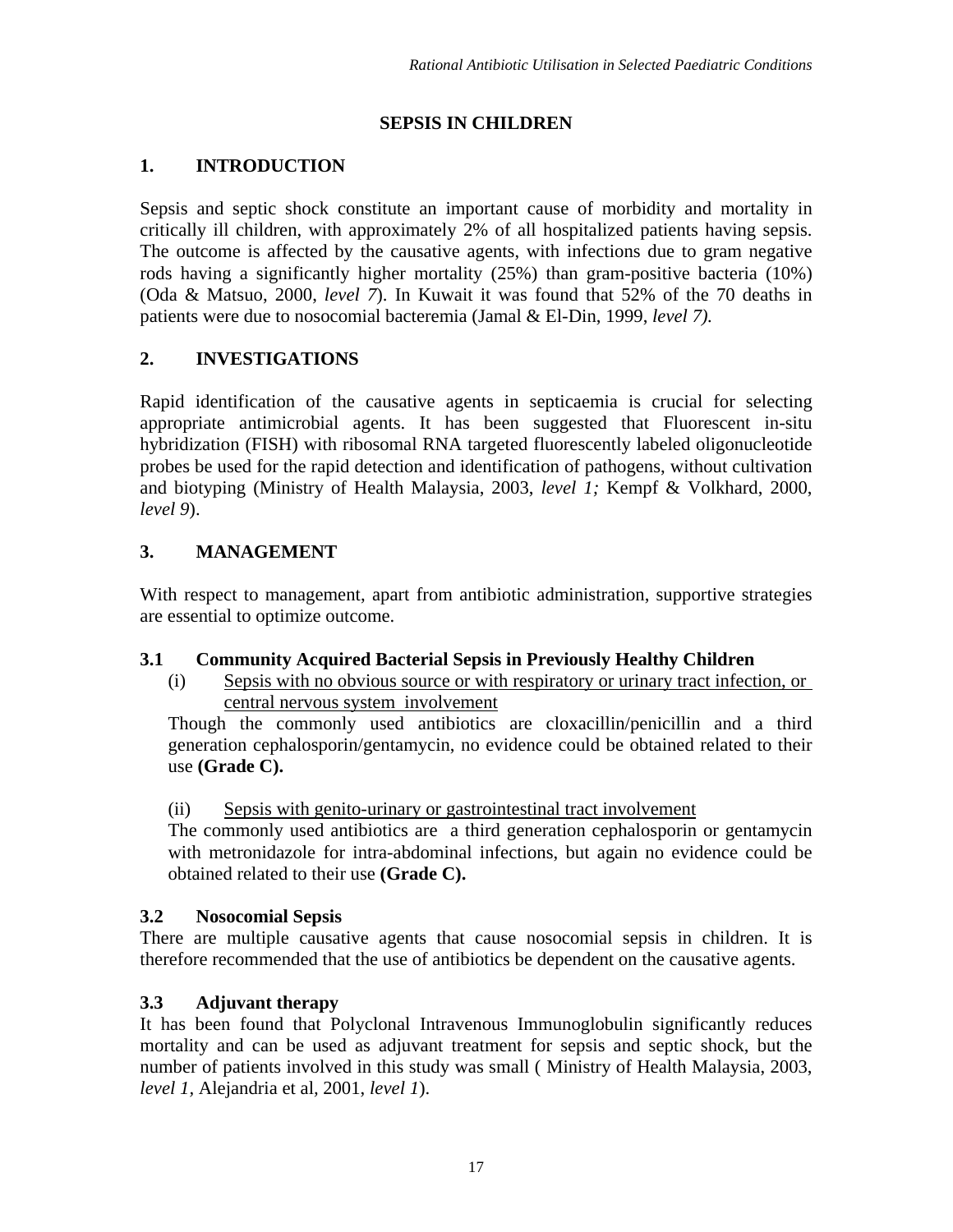#### **4. RECOMMENDATIONS**

- i. For sepsis with no obvious source or with respiratory or urinary tract infection, or central nervous system involvement, cloxacillin or penicillin and a third generation cephalosporin or gentamycin are recommended ( **Grade C** )
- ii. For sepsis with genito-urinary or gastrointestinal tract involvement, a third generation cephalosporin or gentamycin with metronidazole for intra abdominal infections is recommended ( **Grade C** )
- iii. Polyclonal Intravenous Immunoglobulin can be used as an adjuvant treatment for sepsis and septic shock **( Grade A)**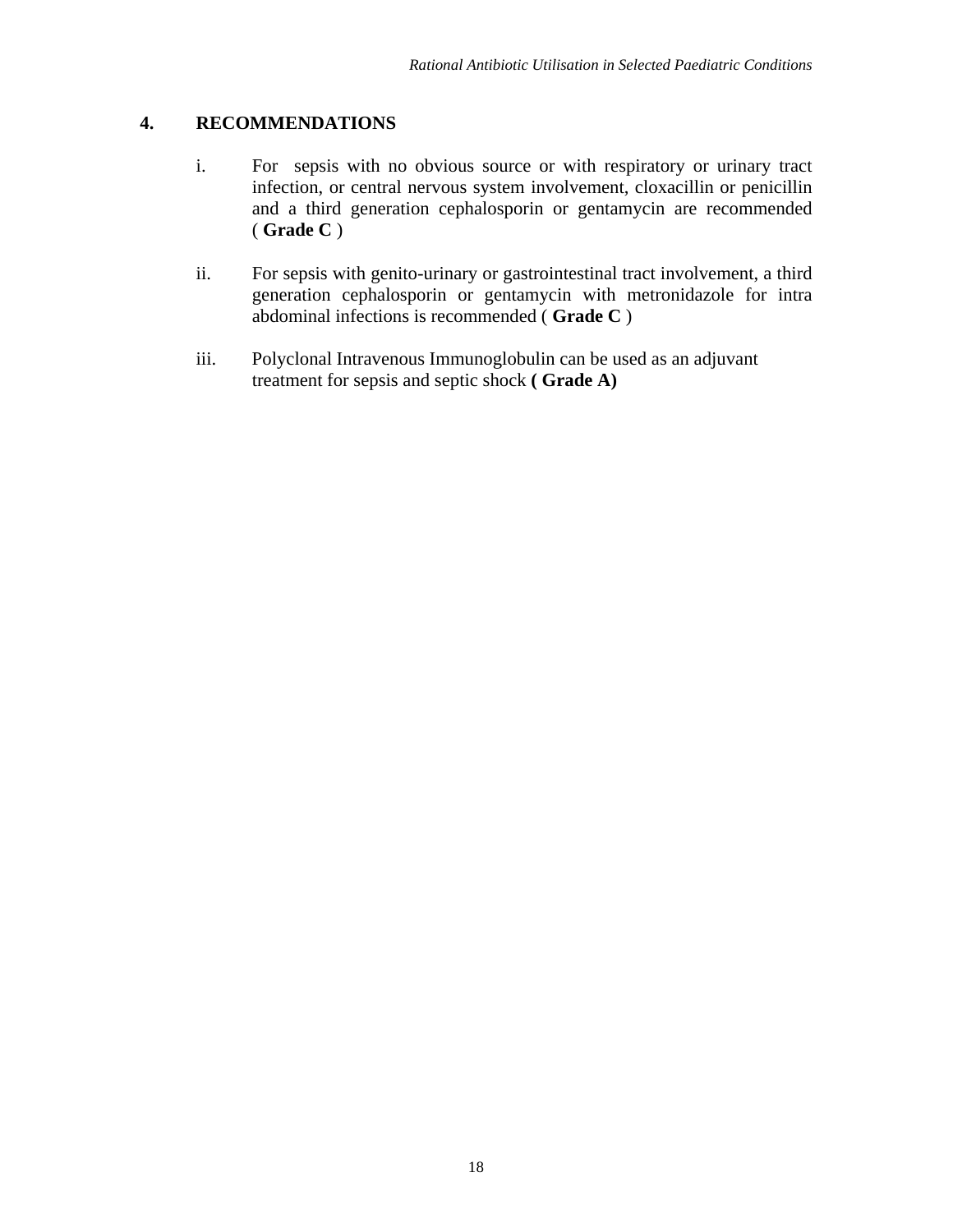#### **ALGORITHM FOR TREATMENT OF SEPSIS IN CHILDREN**

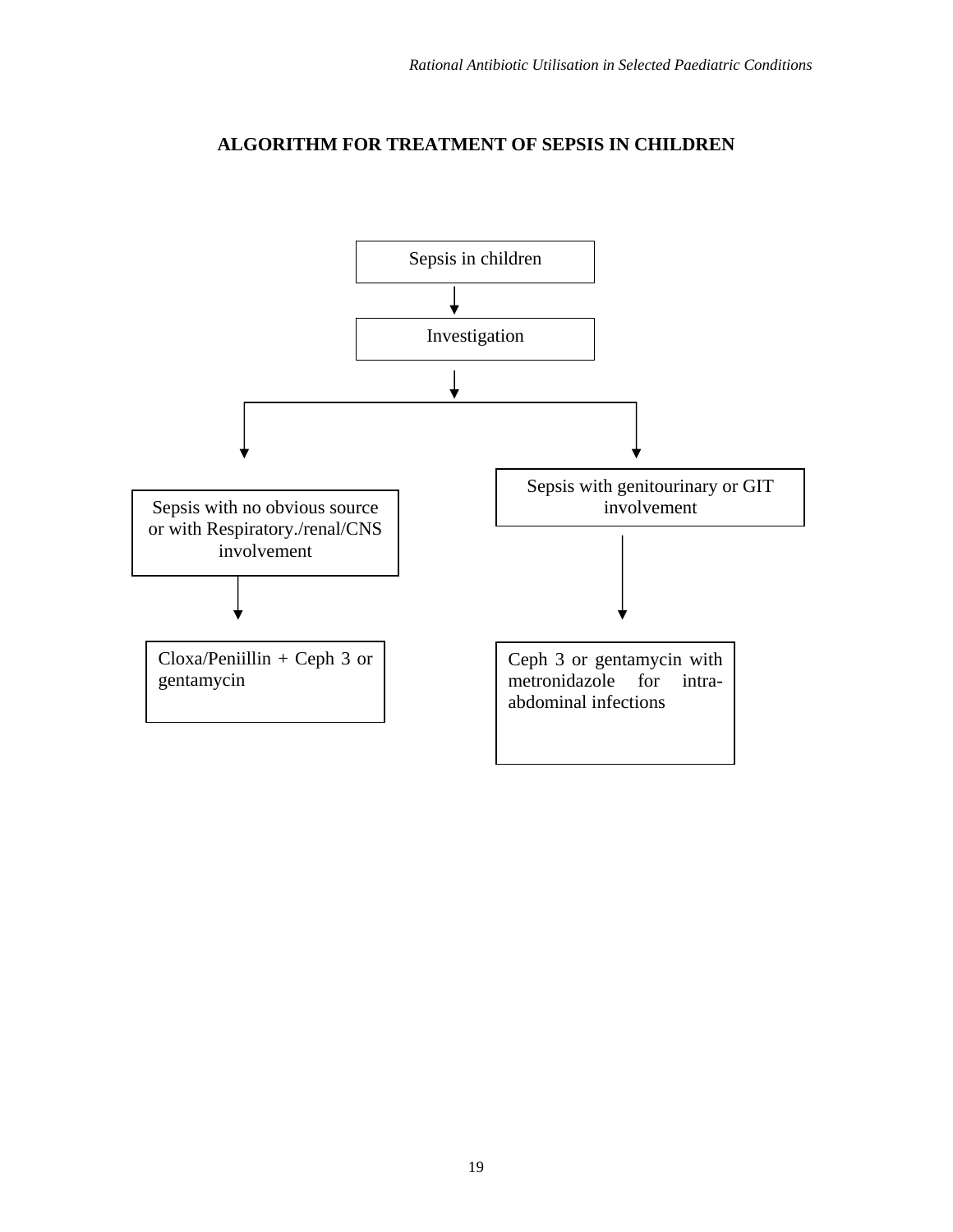#### **REFERENCES**

- 1. Alejandria MM, Lansang MA, Dans LF, Mantaring JBV (2001) Intravenous immunoglobulin for treating sepsis and septic shock (Cochrane Review) *The Cochrane Library*, Issue 4,
- 2. Jamal WY, El-Din K (1999) An analysis of hospital acquired bacteremia in intensive care unit patients in a university hospital in Kuwait. *J Hosp Infect*.; 43(1), Sep, pp 49-56
- 3. Kempf, Volkhard AJ (2000) Rapid Identification of pathogens in blood. *Ann. Intern Med*. 132(4), Feb 15, pp 330-331
- 4. Ministry of Health Malaysia (2003) *Rational Antibiotic Utilisation in Selected Paediatric Conditions.* Health Technology Assessment
- 5. Oda K, Matsuo Y (2000) Sepsis in Children *Pediatr Int*,42 (5), Oct, pp 528-33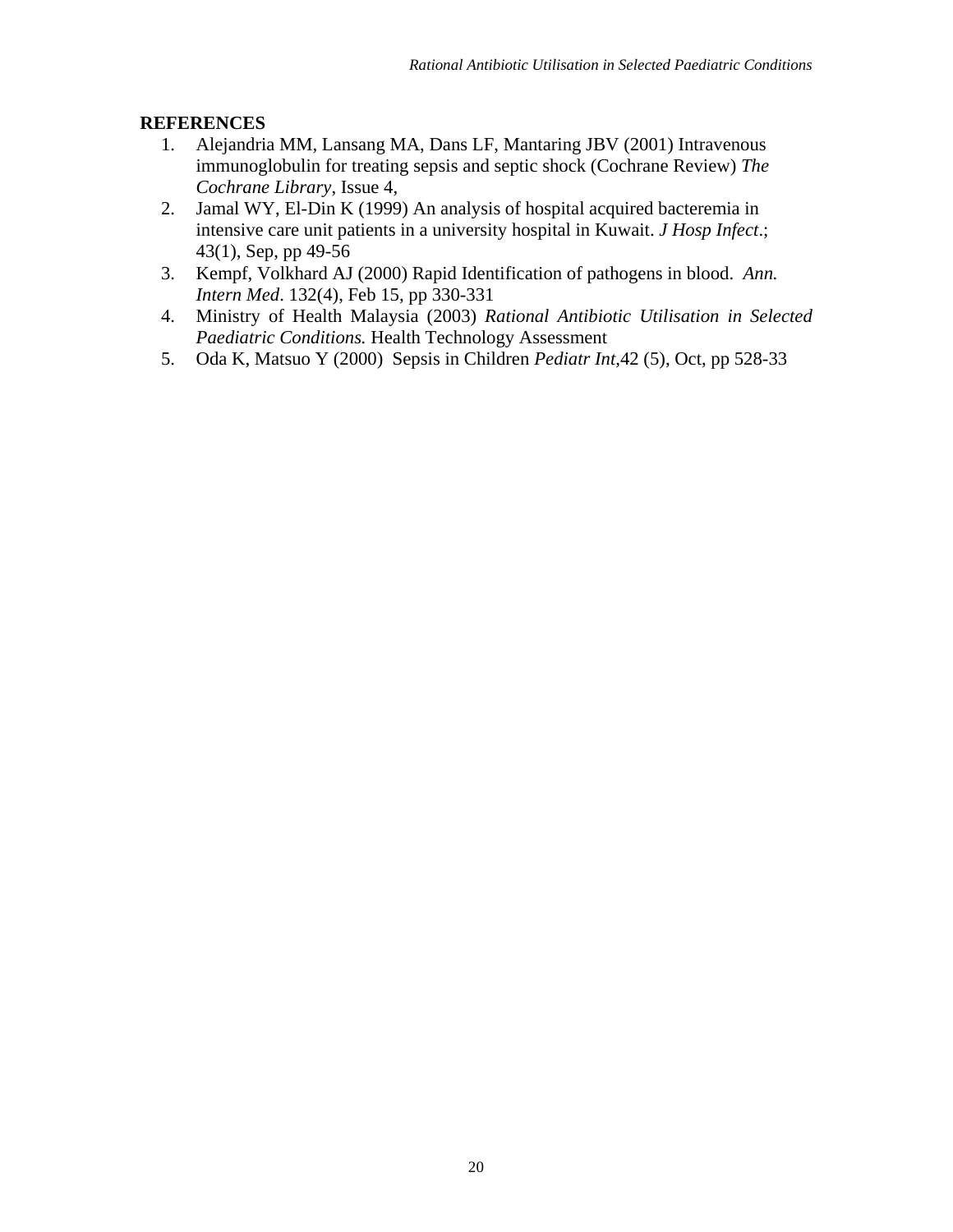# **NEONATAL SEPSIS**

# **1. INTRODUCTION**

Neonates, especially premature babies, are predisposed to infection as they are deficient in host defences and are at risk of acquiring infections from mothers during the perinatal period (Anwer et al, 2000, *level 8*). In order to rationalise the use of antibiotics, continuous surveillance is recommended with emphasis on primary prevention and prevention of cross infection (Musoke, 1997, *level 9*).

# **2. CLINICAL PRESENTATION**

Early clinical presentation of sepsis in newborn includes hypothermia, hyperthermia, poor feeding, poor weight gain, lethargy, hypotonia, pallor, mottled skin, irritability, jaundice, vomiting, ileus, pseudoparalysis, apnea, tachypnoea, cardiovascular signs, hemorrhagic diasthesis and sclerema. Late signs are usually specific to a single organ system. Septicemic shock and death often occur within 12 hours of the first sign of illness (Anwer et al, 2000, *level 8).*

# **3. DIAGNOSIS AND INVESTIGATIONS**

Early diagnosis and therapy initiated on the basis of clinical suspicion is important. Criteria for treatment could be defined by limited predictors or parameters as follows:

- 1. Maternal fever, chorioamniotis, initial neonatal examination and absolute count. (Escobar, Li & Armstrong , 2000, *level 5*)
- 2. Abnormal immature to total neutrophil ratio (I: T), followed by an abnormal immature to mature neutrophil (I: M) ratio, thrombocytopenia (Ghosh, Mittal  $\&$ Jaganathan, 2001, *level 9*).

While blood culture is the gold standard for the diagnosis of sepsis (Aggarwal et al, 2001, *level 9*), rapid identification systems help in the early identification of neonatal bacteraemia (within 24- 30 hours) (Ministry of Health Malaysia, 2003, *level 1;* Pauli et al*,* 1999, *level 9*).

Other investigations found to be useful are:

- ♦ C-reactive protein (CRP) (Ministry of Health Malaysia, 2003, *level 1;* Dollner, Vatten & Austgulen , 2001, *level 9*; Icagasloglu et al, 2002).
- ♦ Neutrophil CD64 expression the addition of interleukin-6 (IL-6) or CRP further enhances the sensitivity and negative predictivity (Ministry of Health Malaysia, 2003, *level 1;* Ng, 2002, *level 9*)
- ♦ Interleukins (IL) (Ministry of Health Malaysia, 2003, *level 1;* Santana et al, 2001, *level 7*; Martin, Olander & Norman 2001, *level 9;* Krueger et al, 2001, *level 7;* Gonzalez et al, 2003 *level 8;* Icagasloglu et al, 2002, *level 9*) - diagnostic accuracy is improved by combining CRP and IL-6 (Dollner, Vatten & Austgulen, 2001, *level 9*).

# **4. MANAGEMENT**

The appropriate antibiotics for the treatment of infections in neonates would vary from centre to centre as would the organisms causing the various infections (Chang Chien et al*,*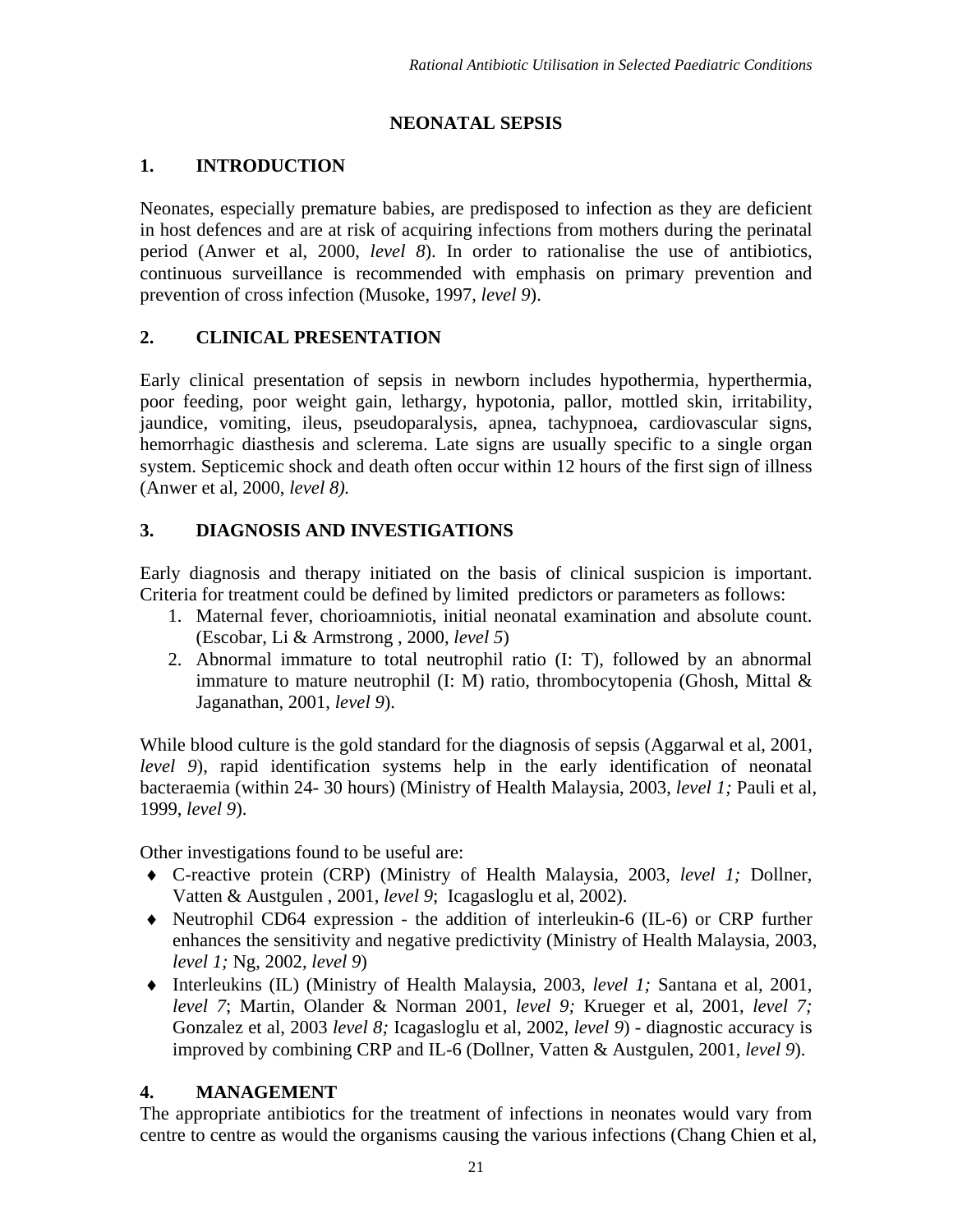2000, *level 9*). Hence, local data on aetiology of sepsis and the sensitivity of the organisms need to be reviewed.

Group B *streptococcus* was the major pathogen of early onset septicemia (Ministry of Health Malaysia, 2003, *level 1;* Berger et al, 1998, *level 9;* Luck et al, 2003, *level 9;* Mehr et al, 2002, *level 9;* Yurdakok, 1998, Ronnestad et al, 1998, *level 9*). Penicillin is the drug of choice for group B *Streptococcus* infections (Ministry of Health Malaysia, 2003, *level 1;* Lin et al*,* 2000, *level 9;*Aitmhand & Moustaoui, 2000, *level 9*). Other organisms implicated in early onset sepsis are Enterobactericaea and *Listeria*, (Yurdakok,, 1998), *E. coli* (Ministry of Health Malaysia, 2003, *level ;* Kuruvilla et al 1998, *level 9;* Ronnestad et al 1998, *level 9*), Coagulase-negative *Staphylococci* (CoNS), anaerobic bacteria(Ministry of Health Malaysia, 2003, *level 1;* Ronnestad et al, 1998, *level 9*), *Klebsiella* species, *Enterococcus* (Ministry of Health Malaysia, 2003, *level 1;*Anwer et al, 2000, *level 8*).

Empiric therapy for neonates who develop sepsis beyond the first day of life must cover Gram positive organisms like *Staph. aureus* (Ministry of Health Malaysia, 2003, *level 1*; Karunasekara & Pathirana, 1999, *level 8*; Ronnestad et al 1998, *level 9*; Yurdakok, 1998; Anwer et al, 2000, *level 8*), Coagulase negative *staphylococcus* (Ministry of Health Malaysia, 2003, *level 1;* Ho, 2001, *level 9;* Berger et al, 1998, *level 9*; Mehr et al, 2002, *level 9*); *S. epidermidis* (Anwer et al, 2000, *level 8)* For *Staphylococcus*, penicillinase resistant penicillin e.g. Oxacillin, Nafcillin and Methicillin and for resistant strains of *Staphylococcus,* Vancomycin is recommended (Ministry of Health Malaysia, 2003, *level 1;*Yurdakok, 1998, Ronnestad et al, 1998, *level 9*). Enterococci must also be covered (Yurdakok, 1998, Kuruvillla et al, 1998), with Ampicillin and Gentamicin for sensitive strains and Vancomycin for Gentamicin resistant strains (Ministry of Health Malaysia, 2003*, level 1*; Bhat, Paul & Bhat, 1997, *level 9;* Yurdakok, 1998).

Therapy must also cover Gram negative organisms like *Klebsiella* (Karunasekara & Buescher, 1999, Kuruvillla et al, 1998, Ho, 2001), using Imipenem which is a good drug for neonatal Klebsiella pneumonia (Ministry of Health Malaysia, 2003, *level 1;* Oral, Akisu & Kultursay 1998, *level 9;* Roilides & Kyriakides, 2000, *level 9*), and Ciprofloxcin as an alternative in multidrug resistant *Klebsiella pneumonia* (Ministry of Health Malaysia, 2003, *level 1;* Khaneja & Naprawa, 1999, *level 9;* Roilides & Kyriakides, 2000, *level 9*). Other combinations include Cefotaxime or Ceftazidime and Ampicillin (Akindele & Rotilu 1997, *level 9*), Ciprofloxacillin and Gentamicin (Ministry of Health Malaysia, 2003, *level 1;* Khaneja & Naprawa, 1999**,** *level 9*), aminoglycoside and a third generation cephalosporin such as Cefotaxime (Ministry of Health Malaysia, 2003, *level 1,*), and Imipenem or Ciprofloxacin (Ministry of Health Malaysia, 2003, *level 1;* Roilides & Kyriakides, 2000, *level 9*).

 For *Pseudomonas. sp.* (Ministry of Health Malaysia, 2003, *level 1;* Karlowicz, Buescher & Surlear, 2000, *level 5*; Yurdakok, 1998) especially in *fulminant* sepsis, treatment with Piperacillin and Azlocillin, Cefoperazone and Ceftazidime were the most active against Pseudomonas (Ministry of Health Malaysia, 2003, *level 1;*Yurdakok, 1998). Treatment for *E. coli* is also important (Ministry of Health Malaysia, 2003, *level 1;* Ronnestad et al, 1998, *level 9*).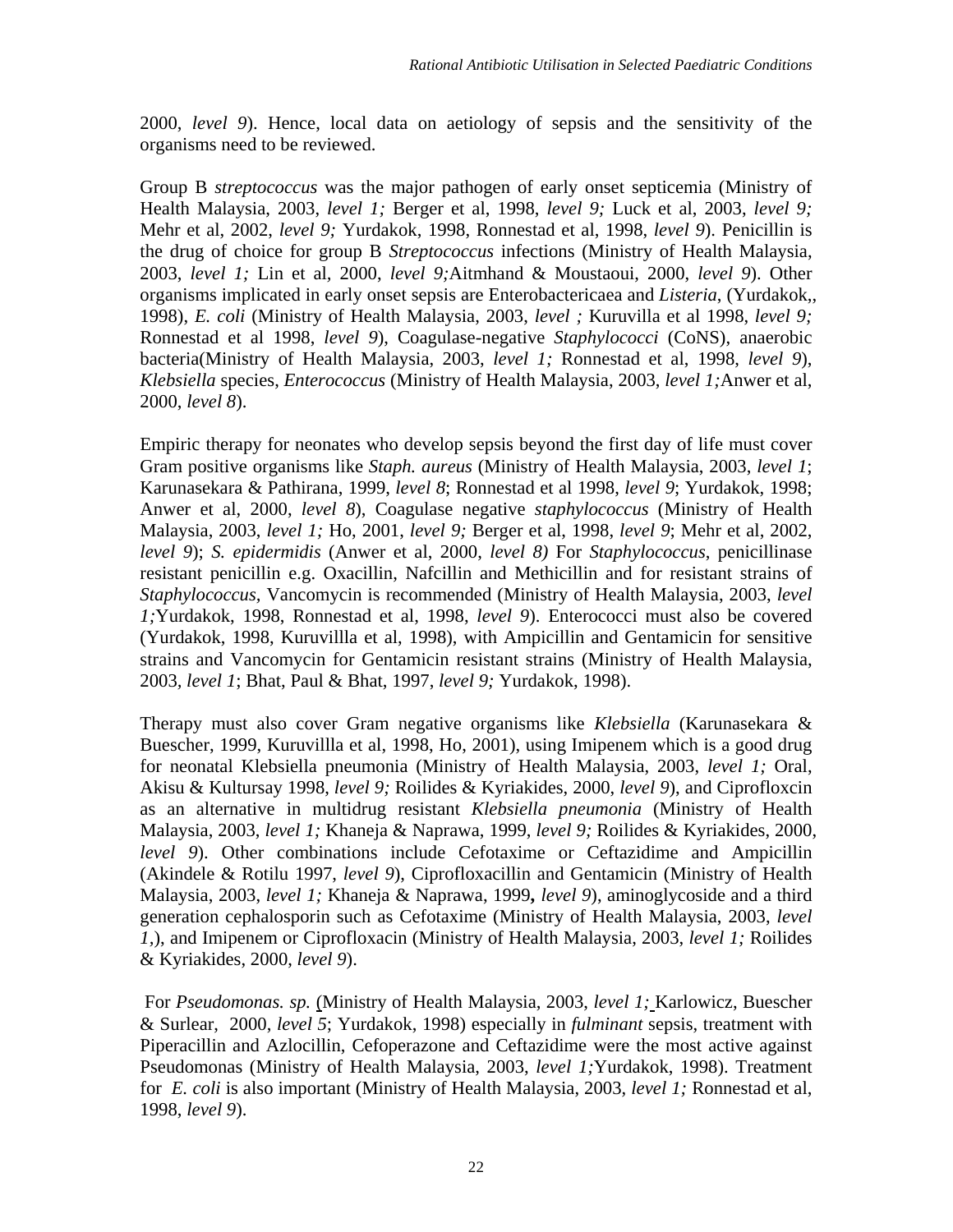There has generally been an increase in the resistance of gram-negative bacteria to Cephalosporins and Gentamicin (Ministry of Health Malaysia, 2003, *level 1;* Joshi et al 2000, *level 9*). Ciprofloxacillin was found to be useful for these resistant bacteria (Ministry of Health Malaysia, 2003, *level 1;* Joshi et al 2000, *level 8;* Van den Vever & Vers teegh, 1998, *level 8;* Yurdakok, 1998)

Imipenam cilastin is effective in premature babies and newborns with serious nosocomial infections even after failure of other broad-spectrum antibiotics (Ministry of Health Malaysia, 2003, *level 1;* Boswald, Dobig & Kandler , 1999, *level 9*)

In a local study, the incidence of nososcomial sepsis was 32.6% of whom 43.3% died, and 80% of the babies had gram negative organisms (Halder et al, 1999, *level 9*)

## **Fungal**:

For treatment of *Candida species* (Ronnestad et al, 1998, *level 9*), amphotericin has been found to be effective in babies at risk for fungal infections and blood culture confirmed sepsis (Ministry of Health Malaysia, 2003, *level 1;* Benjamin, Ross & McKinney, 2000, *level 5,* Rowen & Tate, 1998). Liposomal Amphotericin B has also been found to be effective and safe for the treatment of fungal infections (Ministry of Health Malaysia, 2003, *level 1;* Scarcella & Pasquariello, 1998, *level 9;* Weitkamp & Poets, 1998, *level 9*).

# **5. RECOMMENDATIONS**

- i. For early onset sepsis, penicillin or ampicillin and gentamicin are recommended **[Grade C]**
- **ii.** For late onset gram positive sepsis, cloxacillin is recommended in sensitive strains of *Staph aureus*. Combination of ampicillin and gentamicin is recommended for sensitive enterococcal infections. Vancomycin is recommended for MRSA, Coagulase negative *staphylococcus* (CONS) and resistant enterococal infections. [ **Grade C]**
- . iii For late-onset gram negative sepsis, carbapenems or third generation cephalosporins are recommended [**Grade C]** 
	- v Amphotericin B is recommended for babies at risk for fungal infections and blood culture confirmed sepsis**(Grade C).**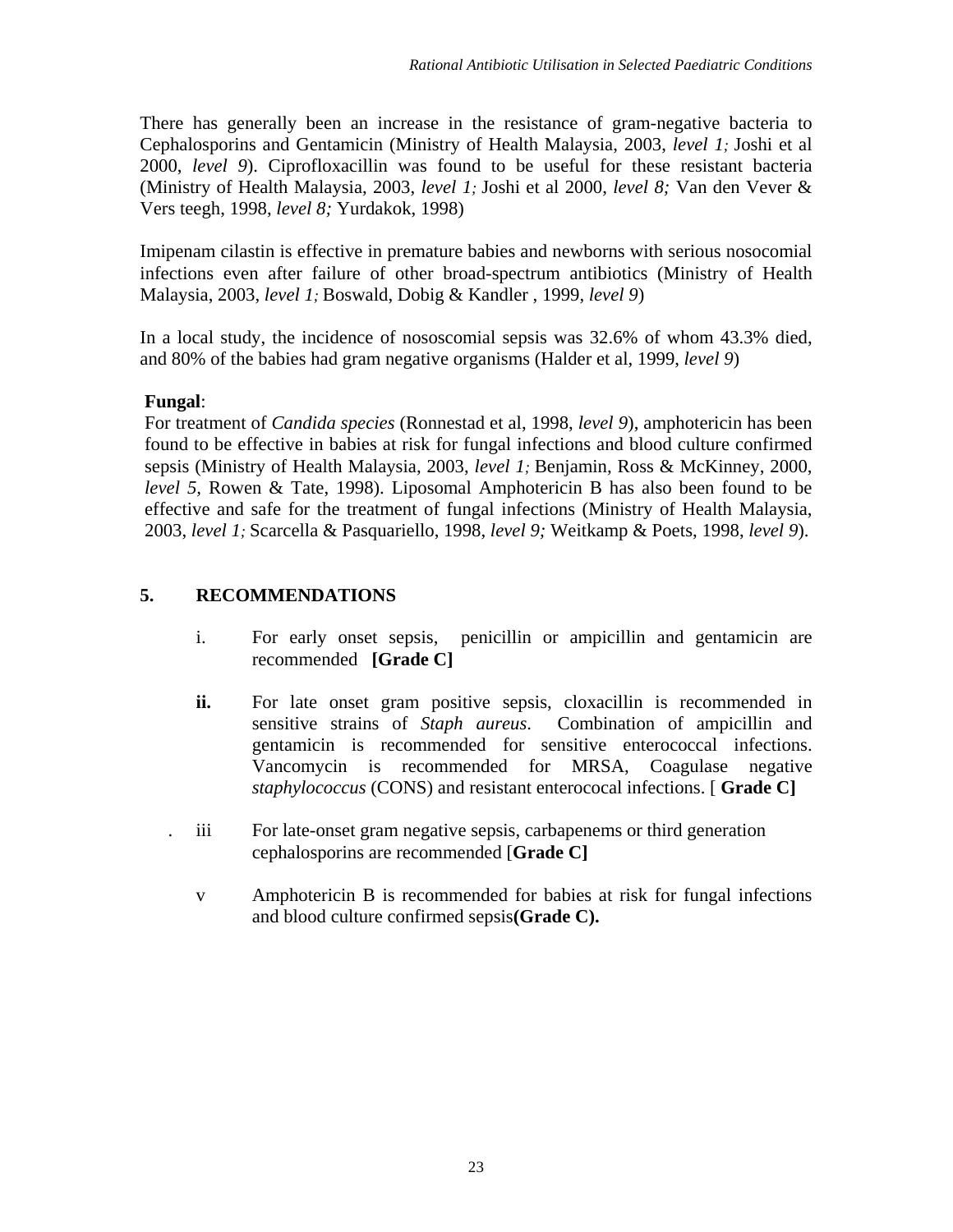

# **ALGORITHM FOR TREATMENT OF NEONATAL SEPSIS**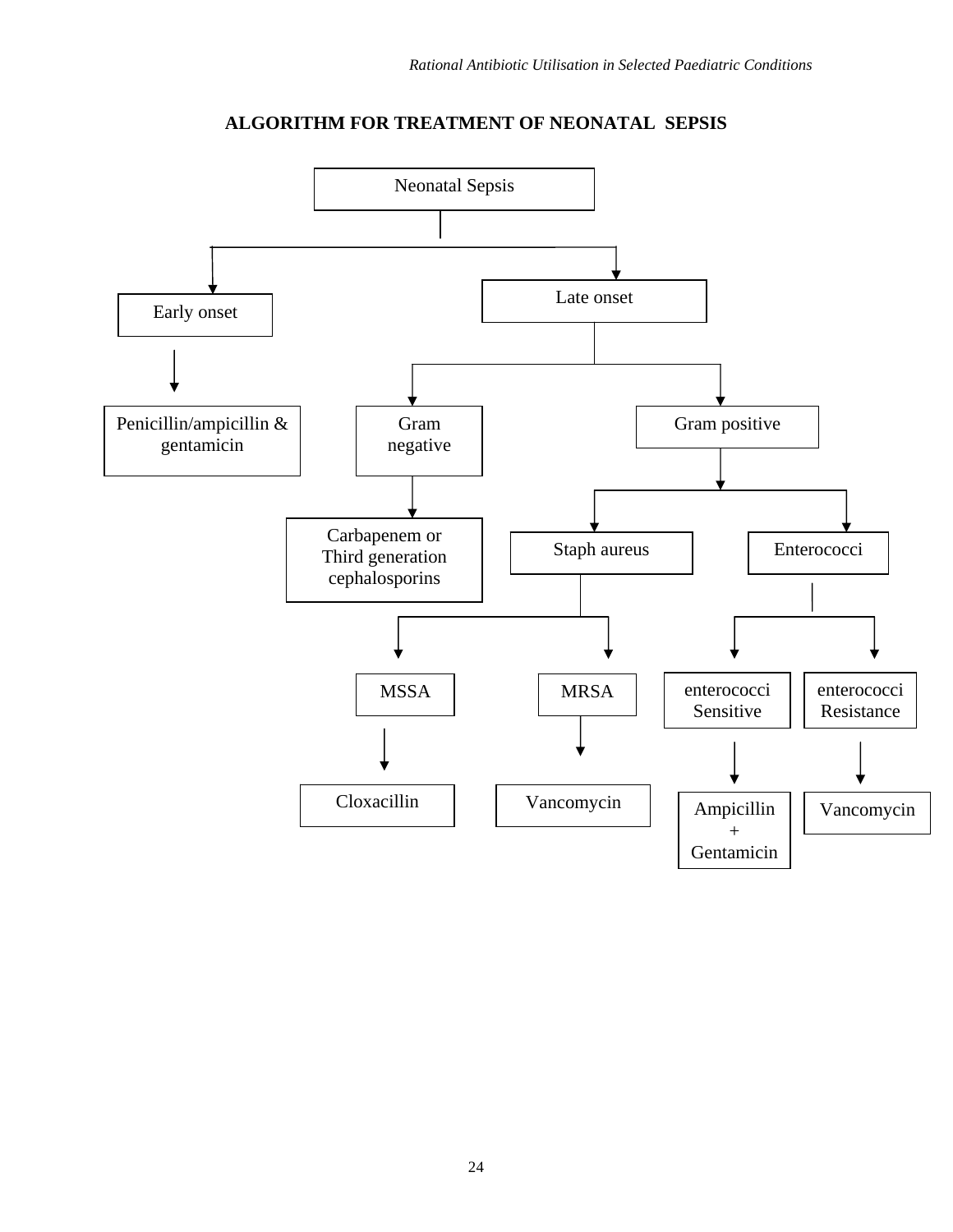#### **REFENRCES**

- 1. Aggarwal R, Sarkar N, Deorari AK, Paul VK. (2001) Sepsis in the newborn. *Indian J Pediatr*, 68(12), Dec, pp1143-7.
- 2. Aitmhand & Moustaoui R, Moustaoui N (2000) Serotypes & antimicrobial susceptibility of group B streptococcus isolated from neonates in Casablanca *Scand .J Infect Dis ,* 32(3), pp 339-40
- 3. Akindele JA, Rotilu IO (1997) Outbreak of neonatal Klebsiella septicemia a review of antimicrobial sensitivities. *Afr. J. Med.Sci,*26 (1-2), May –June, pp51-3
- 4. Anwer, SK, Mustafa S, Pariyani S, Ashraf S, Taufiq KM. (2000) Neonatal sepsis: an etiological study. *J Pak Med Assoc,* 50(3), Mar, pp 91-4.
- 5. Anwer, SK, Mustafa S (2000) Rapid identification of neonatal sepsis *J.Pak. Med Assoc,* 50(3), Mar, pp 94-8
- 6. Benjamin, Ross & Mc Kinney OK; Ross K; Mc Kinney RE (2000) When to suspect fungal infection in neonates: A clinical comparison of Candida albicans & C. parapsiloss fungemia with coagulase negative staphylococcal bacteremia. *Pediatrics,* 106 (4), Oct, pp 712-8
- 7. Berger A, Salzer HR, Weninger M, Sageder B, Aspock C (1998) Septicaemia in an Austrian neonatal intensive care unit: a 7-year analysis. *Acta Paediatr*, 87(10): Oct, pp 1066-9..
- 8. Bhat KG, Paul C, Bhat MG (1997) Neonatalbacteremia due to high level aminoglycoside resistant (HLAR) enterococci. *Indian j Pae*diatric, 64(4), Jul-Aug, pp 537-9
- 9. Boswald, Dobig & Kandler M, Dobig C, Kandler C (1999) Pharmokinetic & clinical evaluation of serious infections in premature & newborn infants under therapy with impenam and cilastatin. *Infection,* 27 (4-5), pp 299-304
- 10. Chang Chien HY, Chiu NC, Li WC (2000) Characteristics of neonatal bacterial meningitis in teaching hospitals in Taiwan from 1984-1997. *J. Microbial Immunol Infectio,* 33(2), Jun, pp100-4
- 11. Dollner, Vatten & Austgulen H, Vatten L, Austgulen R. (2001) Early diagnostic markers for neonatal sepsis: comparing C-reactive protein, interleukin-6, soluble tumour necrosis factor receptors and soluble adhesion molecules. *J Clin Epidemiol*. 54(12) Dec, pp 1251-7.
- 12. Escobar, Li & ArmstrongGJ, Li DK, Armstrong MA (2000) Neonatal sepsis workups in infants >/=2000gm at birth. A population based study *Pediatric,* 106 (2 pt 1), Aug, pp 256:63
- 13. Ghosh, Mittal & Jaganathan S, Mittal M, Jaganathan G. (2001) Early diagnosis of neonatal sepsis using a hematological scoring system. *Indian J Med Sci*, 55(9), Sep, pp 495-500.
- 14. Halder,D, Haque ME, Zabidi MH, Kamaruzzaman A. (1999) Nosocomial bacterial sepsis in babies weighing 1000-1499 g in Kelantan. *Med J Malaysia*. 54(1): Mar, pp 52-7.
- 15. Icagasioglu D, Caksen H, Sutcu I, Cevit O. (2002) Serum C-reactive protein and interleukin6 levels in neonatal sepsis. *Acta Medica (Hradec Kralove*), 45(3), pp 111-3.
- 16. Jacqueline Judith Ho (2001) Late onset infection in very low birth weight infants in Malaysian level 3 nurseries. *Paed Infectious Journal*, 20 (60), Jun, pp 557-560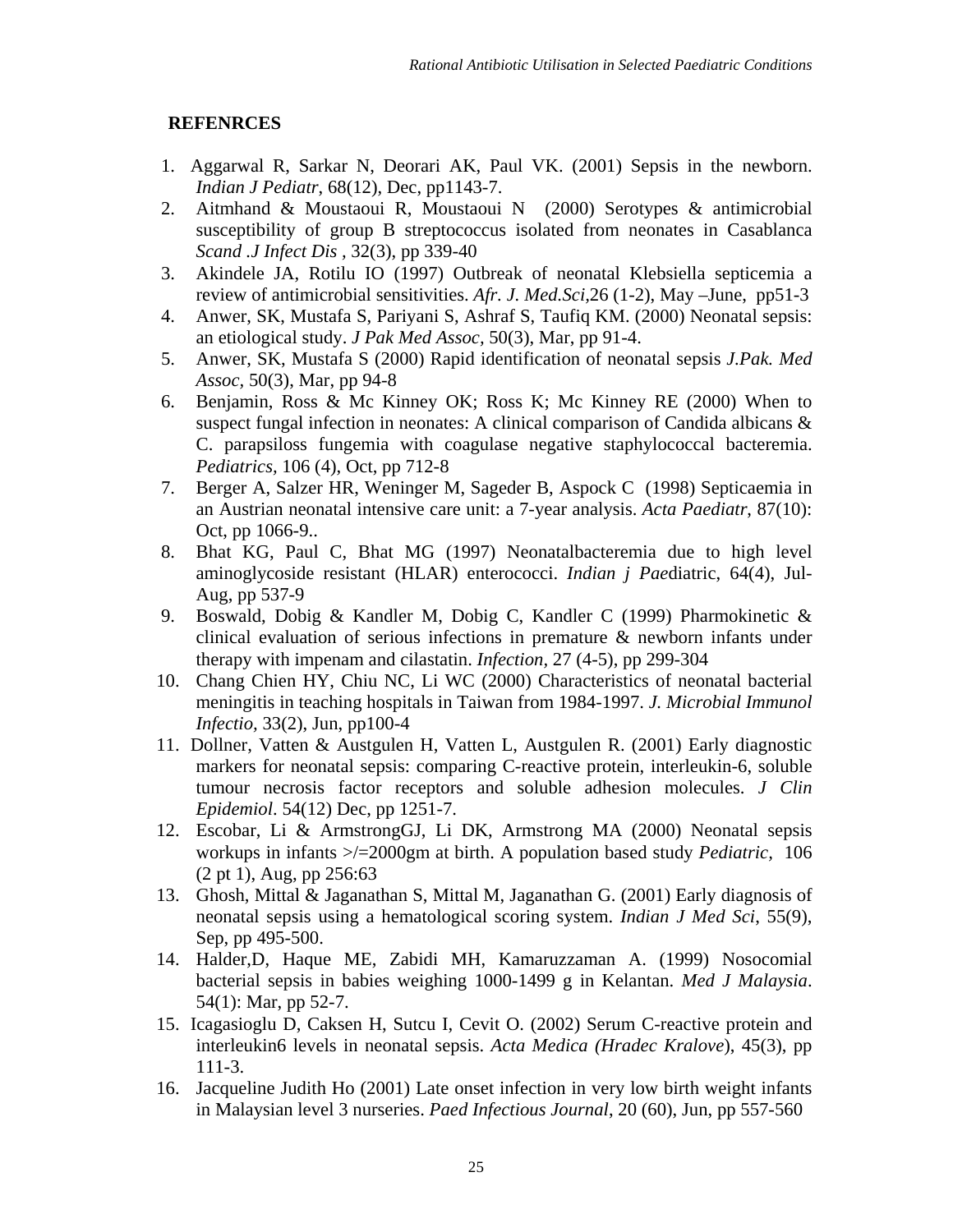- 17. Joshi SG; Ghole VS; Niphadkar KB (2000) Neonatal gram negative bacteremia *Indian Journal of Pediatrics* ; 67 (1), Jan, pp 27-32
- 18. Karlowicz MG, Buescher ES, Surlear A/E (2000) Fulminant late onset sepsis in a neonatal ICU and the impact of avoiding empiric vancomycin therapy. *Pediatrics,* 106(6), Dec, pp1387-90
- 19. Karunasekera KA; Pathirana D (1999) A preliminary study on neonatal septicemia in a 3 ' referral Paediatric Unit. *Ceylon Med J,* 44(2), Jun, pp 81-6
- 20. Khaneja M, Naprawa J (1999) Successful treatment of late onset infection due to resistant Klebsiella pneumonia in an extremely LBW infant using ciprofloxacin *J. Perinatology,* 19 (4), Jun, pp 311-4
- 21. Krueger , M, Nauck MS, Sang S, Hentschel R, Wieland H, Berner R. (2001) Cord blood levels of interleukin-6 and interleukin-8 for the immediate diagnosis of early-onset infection in premature infants. *Biol Neonate*, 80(2), Aug, pp 118-23.
- 22. Kuruvilla KA, Pillai S, Jesudason M, Jana AK. (1998) Bacterial profile of sepsis in a neonatal unit in south India. *Indian Pediatr,* 35(9), Sep, pp851-8. Gonzalez BE, Mercado CK, Johnson L, Brodsky NL, Bhandari V. (2003) Early markers of late-onset sepsis in premature neonates: clinical, hematological and cytokine profile. *J Perinat Med,* 31(1), pp 60-8.
- 23. Lin FY, Mureen PJ, Azimi PH, Weisman LE, Philips JB, Regan J (2000) Antibiotics susceptibility profiles for group B streptocooi isolated from neonates 1995-1998. *Clin. Infect. Disc*, 31(1),Jul , pp 76-9
- 24. Luck S, Torny M, d'Agapeyeff K, Pitt A, Heath P, Breathnach A, Russell AB.(2003) Estimated early-onset group B streptococcal neonatal disease. *Lancet* 361(9373), Jun, pp 71953-4.
- 25. Martin, Olander & Norman H, Olander B, Norman M. (2001) Reactive hyperemia and interleukin 6, interleukin 8, and tumor necrosis factor-alpha in the diagnosis of early-onset neonatal sepsis. *Pediatrics*. 108(4), Oct, pp E61
- 26. Mehr SS, Sadowsky JL, Doyle LW, Carr J. (2002) Sepsis in neonatal intensive care in the late 1990s. *J Paediatr Child Health*, 38(3), Jun, pp 246-51.
- 27. Ministry of Health Malaysia (2003) *Rational Antibiotic Utilisation in Selected Paediatric Conditions.* Health Technology Assessment
- 28. Musoke RN, Revathi G (2000) Emergence of multidrug resistant gram negative organisms in a neonatal unit and the therapeutic implications. *J. Tropical Pediatrics,* 46 (2), Apr, pp 86-91
- 29. Ng PC, Li K, Wong RP, Chui KM, Wong E, Fok TF. (2002) Neutrophil CD64 expression: a sensitive diagnostic marker for late-onset nosocomial infection in very low birthweight infants. *Pediatr Res*. 51(3), Mar, pp 296-303.
- 30. Oral R; Akisu M; Kultursay N (1998) Neonatal Klebsiella pneumonia sepsis and imipenem/cilastin. *Indian J Pediatrics.* 65(1), Jan –Feb, pp 121-9
- 31. Pauli I, Shekhawat P, Kehl S (1999) Early detection of bacteremia in the neonatal ICU using BACTEC system *J. Perinatal.*; 19(2), Mar, pp 127-31
- 32. Roiledes E, Kyriakides G (2000) Septicemia due to multiresistant Klebsiella pneumonia in a neonatal unit. A case control study. *Am J. Perinatal,*; 17(1), pp 35-9
- 33. Ronnestad A, Abrahamsen TG, Gaustad P, Finne PH. (1998) Blood culture isolates during 6 years in a tertiary neonatal intensive care unit. *Scand J Infect Dis*. 30(3), pp 245-51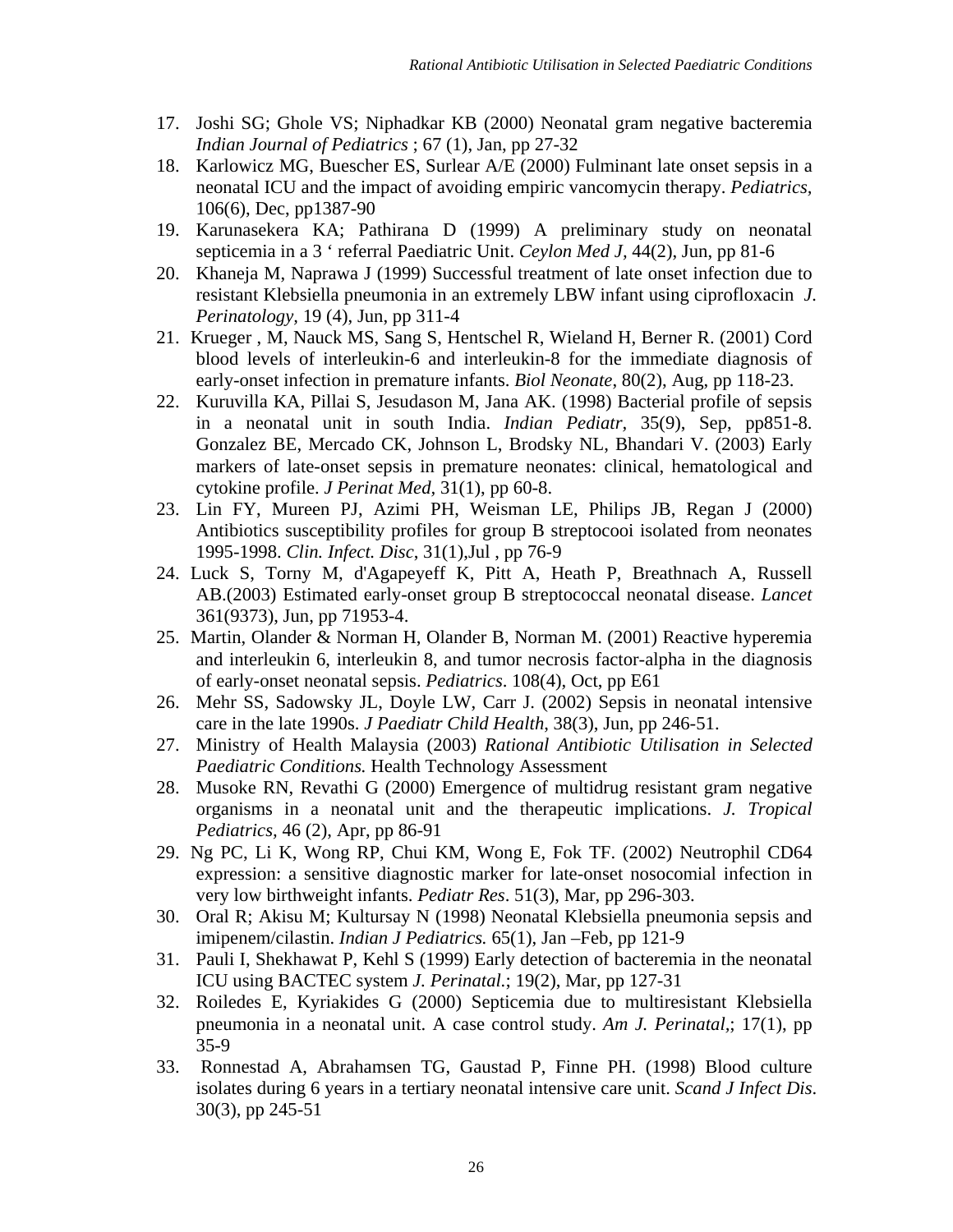- 34. Rowen JL, Tate JM (1998) Management of neonatal candidiasis. Neonatal candidiasis study Group. *Ped.Infect. Dis J*. 17(11), Nov, pp 1007-11
- 35. Santana C, Guindeo MC, Gonzalez G, Garcia-Munoz F, Saavedra P, Domenech E. (2001) Cord blood levels of cytokines as predictors of early neonatal sepsis. *Acta Paediatr*. 90(10), Oct, pp1176-81.
- 36. Scarcella A, Pasquariello MB (1998) Liposomal amphotericin B treatment for neonatal fungal infections. *Pediatr Infect Dis J*, 17 (2), Feb, pp146-8
- 37. Van den Vever HL; Vers teegh FG (1998) Ciprofloxacin in preterm neonates: a case report & review of literature. *Eur J. Pediatr,* 157 (10), Oct; pp 843-5
- 38. Weitkamp JH, Poets CF (1998) Candida infection in VLBW infants outcome and nephrotoxicity of treatment with liposomal amphotericin B. *Infectio,* (1), Jan –Fen 26, pp 11-5
- 39. Yurdakok M (1998 )Antibiotic use in neonatal sepsis. *Turk J.Pediatr,* 40(1), Jan-Mar, pp 17-33
- 40. Gonzalez BE, Mercado CK, Johnson L, Brodsky NL, Bhandari V. (2003) Early markers of late-onset sepsis in premature neonates: clinical hematological and cytokine profile*. J Perinat Med.* 31(1), pp 60-8.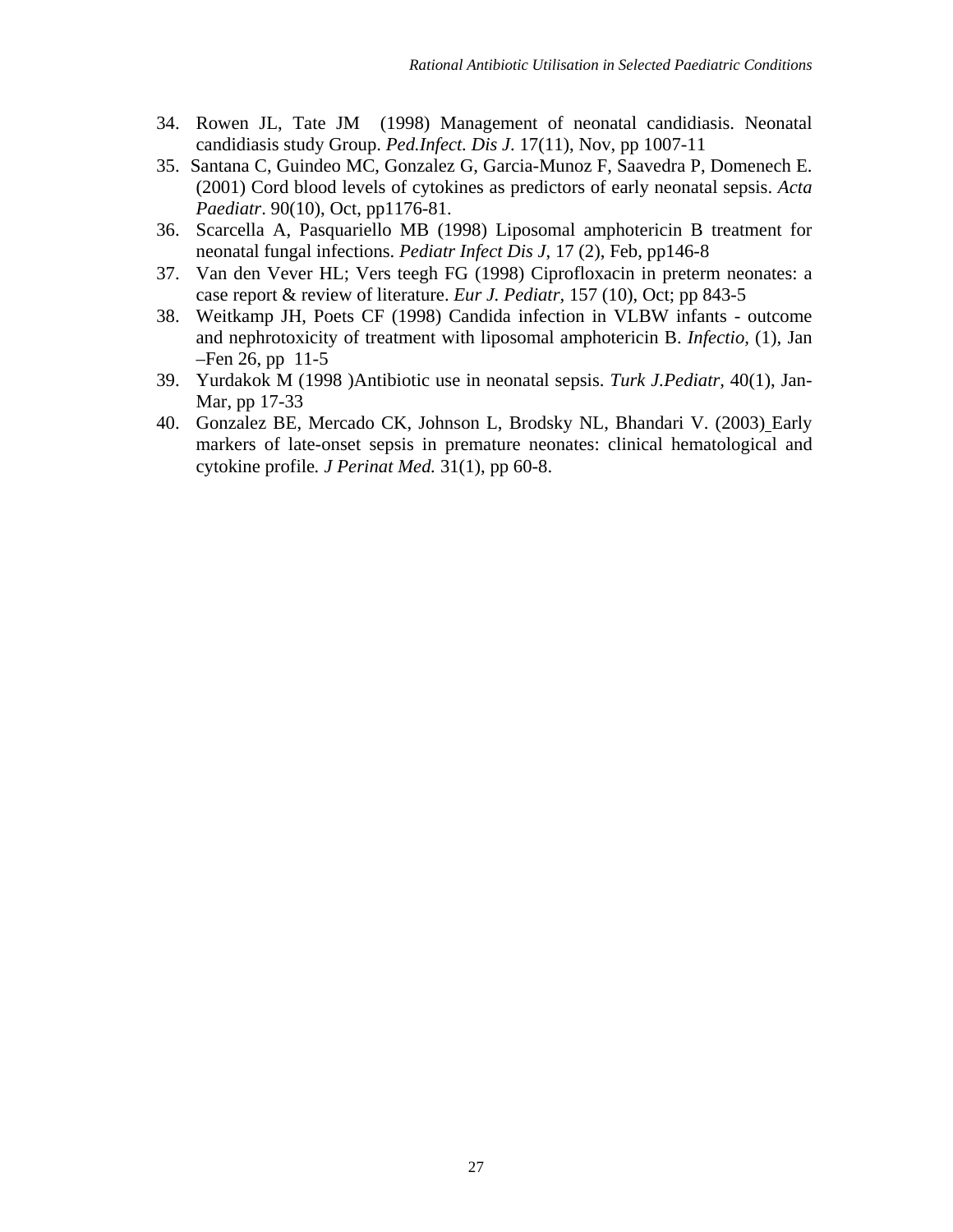# **Appendix 1**

| <b>RECOMMENDED DOSAGE OF ANTIBIOTICS</b> |  |
|------------------------------------------|--|
|------------------------------------------|--|

| Antibiotic                         | <b>Dosage</b>                                                                                                                                                                                                                                                                                                                                                                                                                                                                                                                                                                                                                                                                                                     |
|------------------------------------|-------------------------------------------------------------------------------------------------------------------------------------------------------------------------------------------------------------------------------------------------------------------------------------------------------------------------------------------------------------------------------------------------------------------------------------------------------------------------------------------------------------------------------------------------------------------------------------------------------------------------------------------------------------------------------------------------------------------|
| Amikacin (I/V)                     | Neonates:<br>0-4 weeks, $< 1200g$ : 7.5 mg/kg/dose q18-24 hours<br>Postnatal age $< 7$ days:<br>1200-2000g : 7.5 mg/kg/dose q12 hours<br>$>$ 2000g: 7.5-10 mg/kg/dose q12 hours<br>Postnatal age $> 7$ days:                                                                                                                                                                                                                                                                                                                                                                                                                                                                                                      |
|                                    | 1200-2000g: 7.5-10 mg/kg/dose q 8-12 hours<br>$>$ 2000g : 10 mg/kg/dose q 8 hours                                                                                                                                                                                                                                                                                                                                                                                                                                                                                                                                                                                                                                 |
|                                    | Infants & Children : $15-22.5$ mg/kg/day q 8 hours                                                                                                                                                                                                                                                                                                                                                                                                                                                                                                                                                                                                                                                                |
| Amoxicillin (PO)                   | Infants $<$ 3 months : 20-30 mg/kg/day q 12 hours<br>Infants > 3 months & children : $25-50$ mg/kg/day q 8 hours                                                                                                                                                                                                                                                                                                                                                                                                                                                                                                                                                                                                  |
| Amoxycillin clavulanate<br>(PO/IV) | PO : Based on amoxycillin component<br>30 mg/kg/day q 8 hours (4:1 formulation)<br>45 mg/kg/day q 12 hours (7:1 formulation)<br>IV: 10-25 mg/kg/dose q 8 hours                                                                                                                                                                                                                                                                                                                                                                                                                                                                                                                                                    |
| Ampicillin (PO/IV)                 | PO:<br>Children: 50-100 mg/kg/day q 6 hours (max. 2-3 g/day)<br>IV:<br>Neonates:<br>Postnatal age $<$ 7 days :<br>$\langle 2000g : 50 \text{ mg/kg/day} q 12 \text{ hours} \rangle$<br>100 mg/kg/day q 12 hours (meningitis)<br>$>$ 2000g : 75 mg/kg/day q 8 hours<br>150 mg/kg/day q 8 hours (meningitis)<br>Postnatal age $> 7$ days:<br><1200g: 50 mg/kg/day q 12 hours<br>100 mg/kg/day q 12 hours (meningitis)<br>1200-2000g: 75 mg/kg/day q 8 hours<br>150 mg/kg/day q8 hours(meningitis)<br>$>$ 2000g : 100 mg/kg/day q 6 hours<br>200 mg/kg/day q 6 hours (meningitis)<br>Infants & Children : $100-200$ mg/kg/day q 6 hours<br>200-400<br>mg/kg/day<br>hours(meningitis)(max.<br>6<br>q<br>dose:12g/day) |
| Azithromycin (PO)                  | 10 mg/kg/day x 3 days                                                                                                                                                                                                                                                                                                                                                                                                                                                                                                                                                                                                                                                                                             |
| Cefepime (IV)                      | 50 mg/kg/dose q 8 hours (febrile neutropenia)                                                                                                                                                                                                                                                                                                                                                                                                                                                                                                                                                                                                                                                                     |
| Cefotaxime(IV)                     | Neonates: 0-4 weeks: <1200g: 100mg/kg/day q 12 hours<br>Postnatal age $<$ 7 days :<br>1200-2000g: 100mg/kg/day q12 hours<br>$>$ 2000g: 100-150 mg/kg/day q8-12 hours<br>Postnatal age $> 7$ days:<br>1200-2000g: 150 mg/kg/day q 8 hours<br>>2000g: 150-200 mg/kg/day q6-8 hours<br>Infants & Children 1 mth-12 years :                                                                                                                                                                                                                                                                                                                                                                                           |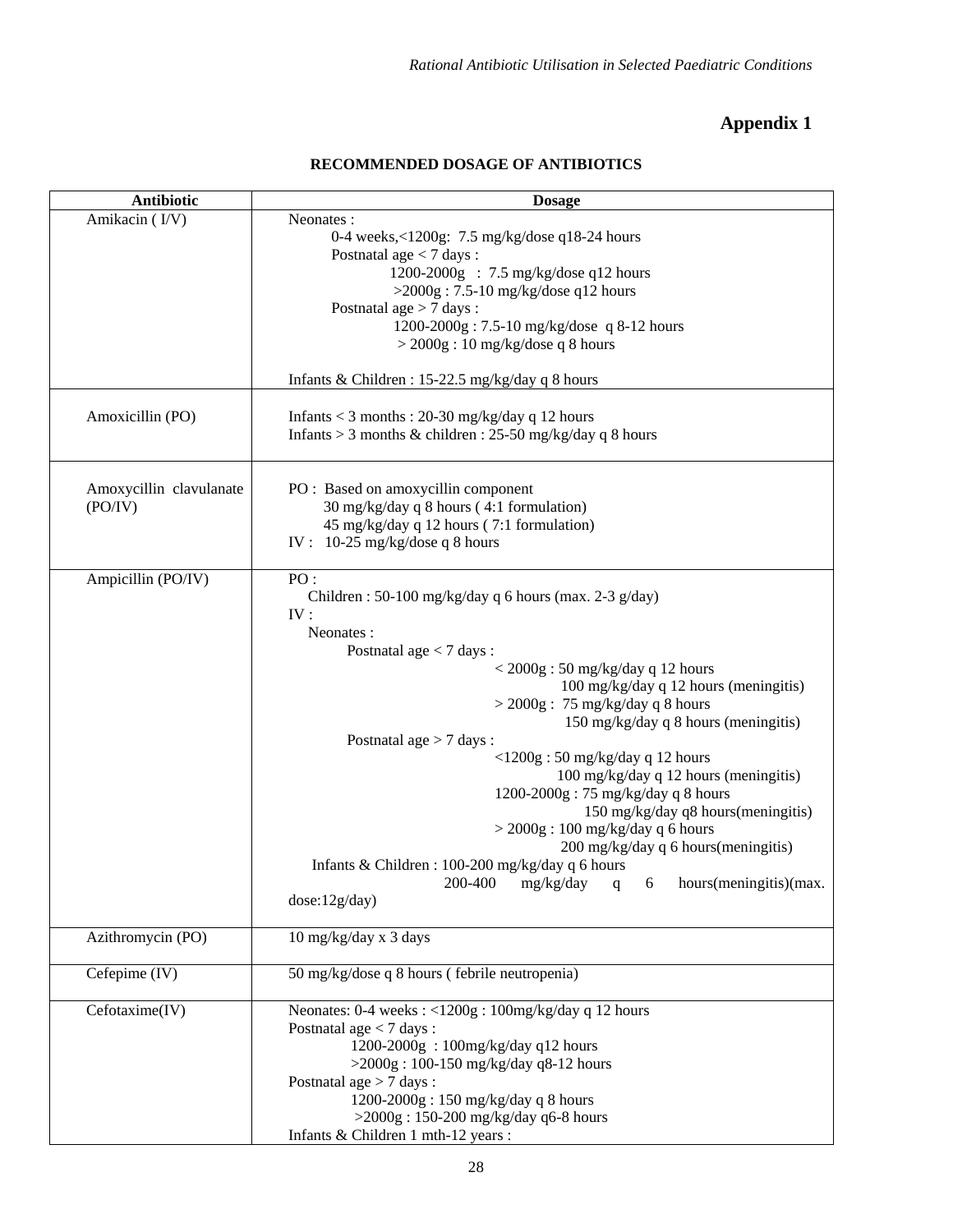| Antibiotic                            | <b>Dosage</b>                                                                                                                            |
|---------------------------------------|------------------------------------------------------------------------------------------------------------------------------------------|
|                                       | $\langle 50kg : 100-200 mg/kg/day q 6-8 hours$                                                                                           |
|                                       | Meningitis: 200 mg/kg/day q6 hours<br>$>50$ kg: Moderate-severe infection : 1-2 g q 6-8 hours                                            |
|                                       |                                                                                                                                          |
| Ceftazidime(I/V)                      | Neonates: 0-4 weeks: <1200g: 100mg/kg/day q 12 hours                                                                                     |
|                                       | Postnatal age $< 7$ days: $1200-2000g : 100$ mg/kg/day q 12 hours                                                                        |
|                                       | >2000g: 100-150 mg/kg/day q 8-12 hours                                                                                                   |
|                                       | Postnatal age > 7 days : > 1200g : 150 mg/kg/day q 8 hours<br>Infants & Children 1 mth-12 yrs: 100-150 mg/kg/day q 8 hours (Max. 6g/day) |
|                                       | Meningitis : 150 mg/kg/day q 8 hours (max. dose                                                                                          |
|                                       | 6g/day)                                                                                                                                  |
| $\overline{\text{C}}$ eftriaxone(I/V) | Neonates: Postnatal age < 7 days: 50 mg/kg/day q 24 hours                                                                                |
|                                       | Postnatal age > 7 days : <2000g : 50 mg/kg/day q 24 hours                                                                                |
|                                       | $>$ 2000g : 50-75 mg/kg/day q 24 hours<br>Infants & Children: 50-75 mg/kg/day q 12-24 hours q 12-24 hours                                |
|                                       | Meningitis: 100 mg/kg/day q 12 -24 hours                                                                                                 |
|                                       |                                                                                                                                          |
| Cefuroxime(I/V& PO)                   | I/V: Neonates: 50-100 mg/kg/day q 12 hours                                                                                               |
|                                       | Children: 75-150 mg/kg/day q 8 hours (max. 6g/day)<br>$PO: 20-30$ mg/kg/day bid                                                          |
|                                       |                                                                                                                                          |
| $Chloramphenicol(I/V)$                | 100 mg/kg/day q 6 hours                                                                                                                  |
|                                       |                                                                                                                                          |
| Cloxacillin $(1/\sqrt{8}PQ)$          | I/V: Neonates < 7 days : < $2000g : 50 \text{ mg/kg/day}$ q 12 hours<br>: $>$ 2000g: 75 mg/kg/day q 8 hours                              |
|                                       | 8-28 days: < 2000g: 75 mg/kg/day q 8 hours                                                                                               |
|                                       | $>$ 2000g: 150 mg/kg/day q 6 hours                                                                                                       |
|                                       | Infants & Children : 150-200 mg/kg/day q 6 hours                                                                                         |
|                                       | PO: Infants & Children: 50-100 mg/kg/day q 6 hours                                                                                       |
| Dexamethasone (IV) for                | 0.6 mg/kg/day q 6 hours for 2-4 days                                                                                                     |
| Hib meningitis                        | OR $\,$ 0.8 mg/kg/day q 12 hours for 2-4 days                                                                                            |
|                                       |                                                                                                                                          |
| Erythromycin (PO / IV)                | PO : EES : 40 mg/kg/day q 8 hours                                                                                                        |
|                                       | IV : Erythromycin lactobionate 20-40 mg/kg/day q 6 hours                                                                                 |
| Imipenem (IV)                         | Neonates: 0-4 weeks,<1200g: 20 mg/kg/dose q18-24 hours                                                                                   |
|                                       | $\langle 7 \text{ days}, 1200 - 1500 \text{g} : 40 \text{ mg/kg/day} \text{q} 12 \text{ hrs} \rangle$                                    |
|                                       | $\langle 7 \text{ days }, \rangle$ 1500 g: 50 mg/kg/day q 12 hours                                                                       |
|                                       | > 7 days, 1200-1500g: 40 mg/kg/day q 12 hours<br>$>$ 7 days, $>$ 1500g : 75 mg/kg/day q 8 hours                                          |
|                                       | Children & Infants < 40kg : 15 mg/kg/dose q 6 hours                                                                                      |
|                                       |                                                                                                                                          |
| Meropenem(IV)                         | Neonates : Postnatal age 0-7 days : 20 mg/kg/dose q 12 hours                                                                             |
|                                       | Postnatal age > 7 days: 1200-2000g: 20 mg/kg/dose q 12 hours                                                                             |
|                                       | $>$ 2000g: 20 mg/kg/dose q 8 hours                                                                                                       |
|                                       | Children $> 3$ months : 60 mg/kg/day q 8 hours                                                                                           |
| Metronidazole(IV)                     | Neonates: <2000g, 0-7 days: 7.5mg/kg/day q 24 hours                                                                                      |
|                                       | 8-28 Days: 15mg/kg/day q 12 hours                                                                                                        |
|                                       | $>$ 2000g, 0-7 days: 15 mg/kg/day q 12 hours                                                                                             |
|                                       | 8-28 days: 30 mg/kg/day q 12 hours<br>Children: 30 mg/kg/day q 6 hours                                                                   |
|                                       |                                                                                                                                          |
|                                       |                                                                                                                                          |
|                                       |                                                                                                                                          |